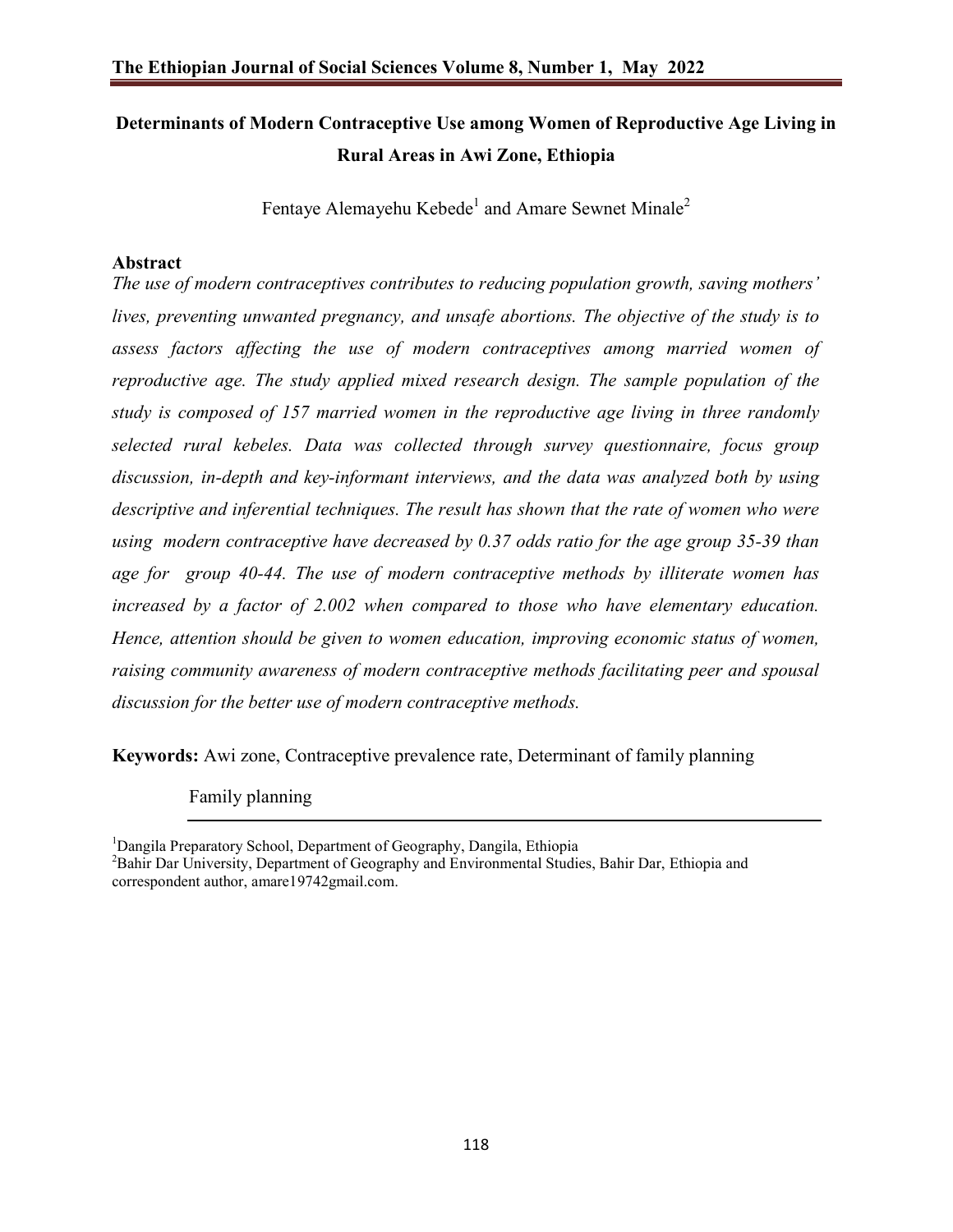#### **1. Introduction**

Access to modern contraceptive methods is a health and human rights issue and it helps women to enjoy independence, gender equity and their sexual and reproductive health (Vlugt, 2018). The increased use of contraceptive methods will reduce maternal mortality and infant mortality (Hubacher, 2015). In developing countries, two hundred twenty-two million women who want to delay or avoid pregnancy are not using any method of family planning (Semere et al., 2017). In the past three decades, the use of family planning methods has increased dramatically in the developing world, leading to a fall in fertility rates. Yet there are still significant levels of demand for family planning that are unmet (Tilahun, 2013). In sub-Sahara Africa young people who are aged between 15 to 24 have low family planning utilization rates and limited knowledge about reproductive health and services (CSA, 2016). About 23 percent of married women used family planning that is 18 percent with a modern method and 5 percent with a traditional method. In Western Africa, for example, more than 14 percent of women in Ghana used modern contraceptive methods, compared with less than 5 percent of women in Sierra Leone (Gribble and Haffey, 2008). With a population of 105 million and annual growth rate of 2.4% in 2017, Ethiopia is the second most populous nation in sub-Saharan Africa. Ethiopia is still among countries with low contraceptive utilization rates even though considerable improvements have been made in the last decades (Debebe et al., 2020). In Ethiopia in 1990, only 3.9% of all women (4.8 percent currently married) of childbearing age were using a modern method of family planning. A report on an in-depth analysis of the EDHS 2000-2016 revealed that significant improvement has been observed in Ethiopia in contraceptive prevalence rate (CPR) between 2000-2016 from a low of 8.2% in 2000 to 14.7% in 2005 and 28.6% in 2011 and 36 percent in 2016 (UNFPA, 2017). This showed 13.9 and 20.5 percentage point increments in the period from 2005 to 2011 and from 2000 to 2011, respectively. In Ethiopia, both knowledge and use of modern family planning methods have increased significantly since the inception of the population policy in 1993 and global information about family planning (Debebe et al., 2020). However, using modern contraceptive methods has a geographical variation between urban and rural areas. For example, women living in urban areas were four times higher than women living in the rural areas of Ethiopia to use a modern contraceptive method (CSA/ORC Macro, 2005). In 2000 the rate of use of modern contraceptive methods in rural areas in Ethiopia was 4.3%, and five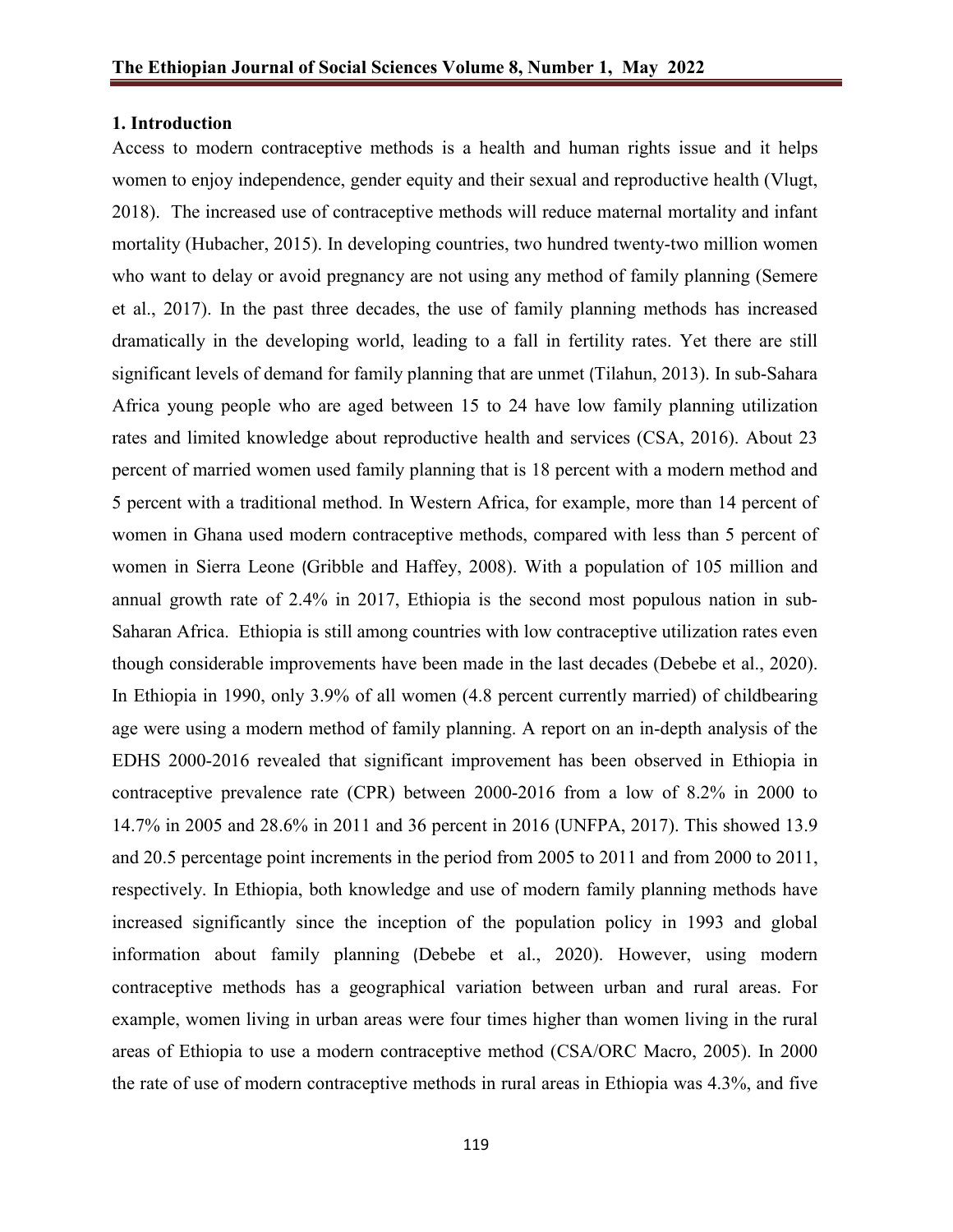years later it reached 10.9% and by 2011 the rate reached 23.4%. However, in urban areas the rate was 35.8% in 2000, and by 2011 it reached 52.5 percent (UNFPA, 2012). In Ethiopia, the total fertility rate in rural areas (5.5 children per woman) is higher than urban areas (2.6 children per woman) by almost three children per woman (Lakew et al., 2013). If all unmet needs for modern contraceptive methods were satisfied, maternal mortality would drop by almost one-third from current levels, and unplanned births and unsafe abortions would decline by 89-92 percent (Sundaram et al., 2010).

Using contraceptives has a significant contribution towards saving mothers' lives. As estimated by Rahel (2008) that contraceptive use can reduce maternal mortality and improve women's health, economic status and quality of life. In addition to spacing and limiting the number of children contraceptive use improves maternal and child health, empowers women and enhances economic development and promotes sustainable socio-economic development and protection of the environment (Wubegzier & Alemayehu, 2011). To facilitate the family planning provision services, the Ethiopian government introduced different packages like expanding the Health Extension Program (HEP), which is a package of family health, disease prevention and control, personal hygiene, environmental health, health education, and family planning services provided by health extension workers (HEW) (MOH, 2006). As a component of the National Population Policy, the Ethiopian Reproductive Health Strategy identifies six priority areas: social and cultural determinants of women's reproductive health; fertility and family planning; maternal and newborn health; HIV/AIDS, reproductive health of young people, and reproductive organ cancers (MOH, 2006; Wondimu et al., 2013). However, the actual contraceptive practice among women of the reproductive age group has remained very low. In this regard, a number of studies were conducted on determinants of modern contraceptive use among women in the reproductive age 15 to 49 years in different parts of Ethiopia (Abdurahman et al., 2014; Gizat, Alemayehu & Besufekad, 2014). However, these studies focused on socioeconomic and demographic factors that affected modern contraceptive use among married women in the reproductive age. The above studies also indicated that there were women who had not been using modern contraceptive methods in rural areas in Ethiopia. Hence, producing information on women's decision making power on family planning use has a paramount importance for designing an appropriate program. Hence, the objective of the study is to assess the practices of modern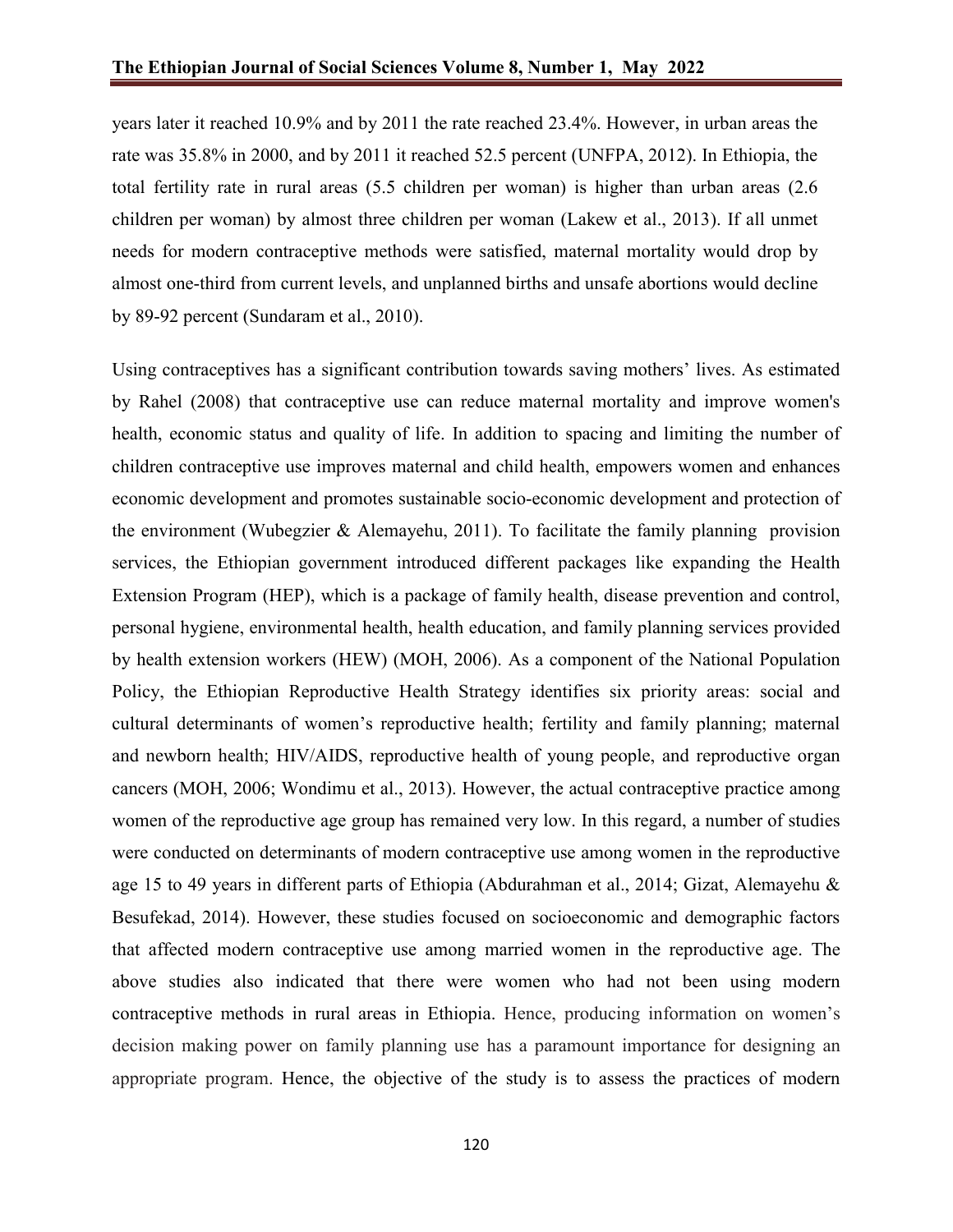contraceptive use among married women of the reproductive age in rural areas in Awi Zone. Therefore, this study is conducted to address this through (1) describing the current status of contraceptive use by rural women, (2) examining the differences in spousal agreement and rural women's ability to use contraceptives, and (3) examining the barriers to women's influence on joint decision-making for contraceptives use.

## **2. Research Methodology**

#### **2.1. Description of the study area**

Awi Zone is located in the western part of the Amhara region, Ethiopia, and it is bordered to the west by Benishangul-Gumuz region, to the north by West Gondar Zone and to the east by West Gojjam Zone. The zone is located at a distance of 114 km from Bahir Dar, the regional capital and 449 km from Addis Ababa, the nation's capital. Based on the estimates of the Central Statistical Agency, the zone has a total population of 1,220,316, of whom 598,880 (49.1%) are men and 621,436 (50.9%) are women (CSA, 2016). The potential health service coverage by public health facilities of the zone was 98%. A total of 215,564 households were counted in this zone, which shows an average of 4.56 persons in a household, and 209,555 housing units. The two largest ethnic groups reported in Awi Zone were the Awi (59.82%) a subgroup of the Agaw, and the Amhara (38.44%); all other ethnic groups made up 1.74% of the population (CSA, 2016).

## **2.2 Research design, sampling and data analysis**

The study applied mixed research approach composed of both quantitative and qualitative data. Quantitative method is used to decide the prevalence rate of modern contraceptive use, types of contraceptives used by women, socioeconomic and demographic factors that affect current use of contraceptives in the study area. Qualitative data is helpful to generate detailed data that is not captured by quantitative techniques and choice of contraceptive methods. The target population of the study consists of married women in the reproductive age of 15-49 years living in the three randomly selected rural *kebeles* (the smallest administrative unit) in Awi Zone. The study established earlier contact with health extension workers of randomly selected *kebeles* to obtain a list of users and non-users of modern contraceptives that served as a sample frame. From these *kebeles* (Mangua, Ambera and Wondyta) a sample size of 157 respondents were drawn randomly by using Kothari (2004) employed to determine the sample size for large populations.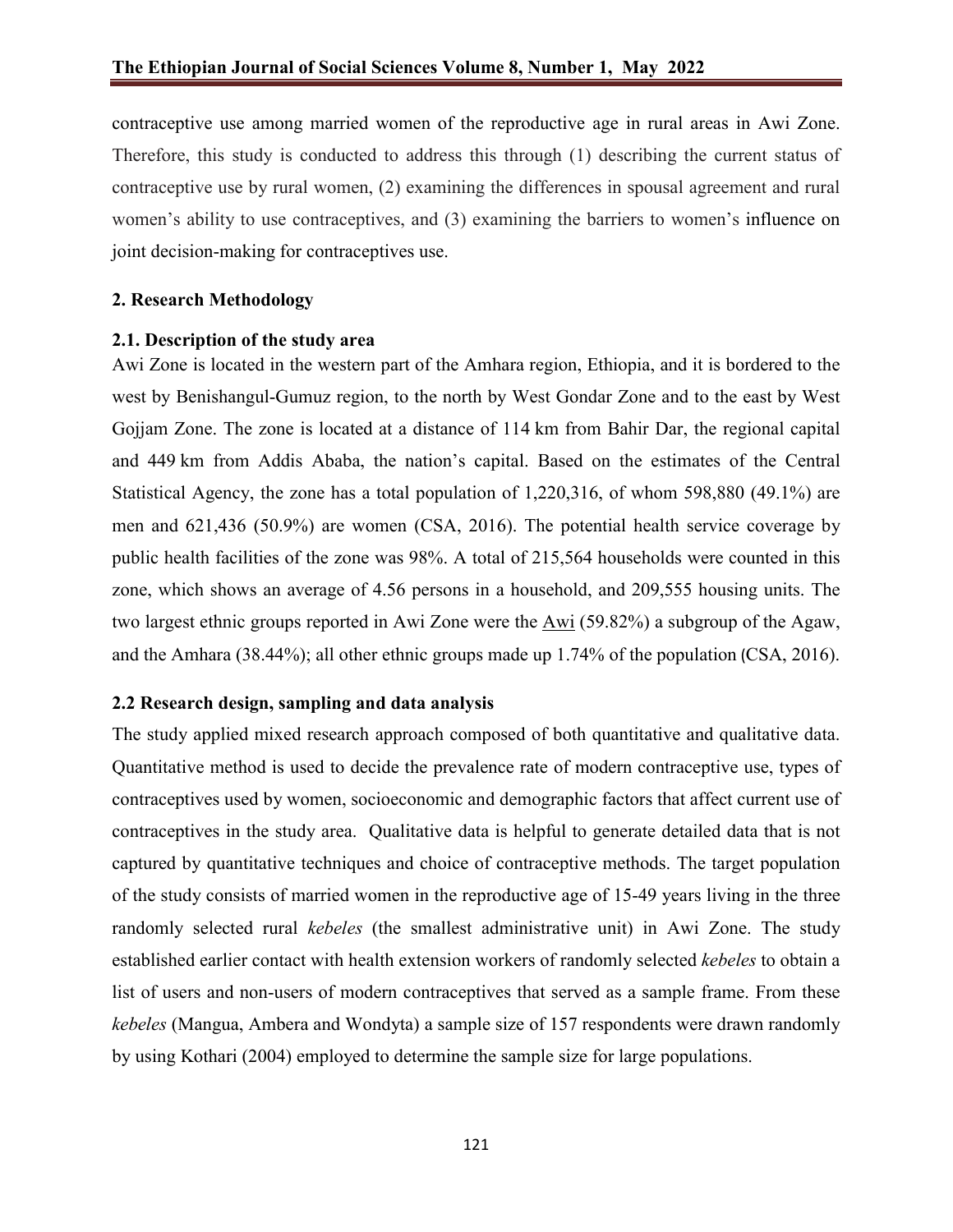Primary data collected through survey questionnaire, focus group discussions (FGD), in-depth and key-informant interviews and secondary data were obtained from the review of different sources. The questionnaires were designed to collect quantitative data related to socioeconomic and demographic variables determining use of modern contraceptive use. It was also used to identify types of contraceptives used by women and factors affecting the use of contraceptives in the rural *kebeles* of Awi Zone. In-depth interviews were conducted with four women who did not use modern contraceptive methods in order to glean information on factors affecting use of modern contraceptives. Key-informant interviews were conducted with three female health extension workers of each *kebele* to generate qualitative data on factors influencing contraceptive use among women in the reproductive age. Focus group discussion (FGD) was conducted to collect qualitative data facilitated by nine women health extension workers.

The data collected was analyzed and summarized by using descriptive and inferential statistical techniques with SPSS version 20. The univariate, bivariate and multivariate techniques were used to analyze the existence of significance relationship between the dependent and independent variables. Variables having p-value of less than 0.05 were considered as significantly associated with the dependent variables. Logistic regression model was employed to predict the presence or absence of a characteristic based on values of a set of predictor variables. Logistic regression allows one to predict a discrete outcome from a set of predictor variables that may be continuous, discrete, dichotomous, or a mix of any of these. The model of the logistic regression equation used in the analysis is of the form:

Log  $[P / 1-P] = b_0 + b_1X_1 + b_2X_2 + ... + b_kX_{k-1}$  (1)

Where  $X_1, X_2,...X_k$  are a set of independent variables,  $b_0$  is a constant while b's are regression coefficients. The dependent variable, modern contraceptive use in this context, could be influenced by different factors of independent variables expressed by using modern contraceptive methods or not using modern contraceptive methods. Independent variables such as age, level of education and number of living children, are continuous and are expected to influence positively the use of modern contraceptive methods. Knowledge about modern contraceptives and attitudes to modern contraceptives are dummy variables anticipated influencing modern contraceptive use positively. However,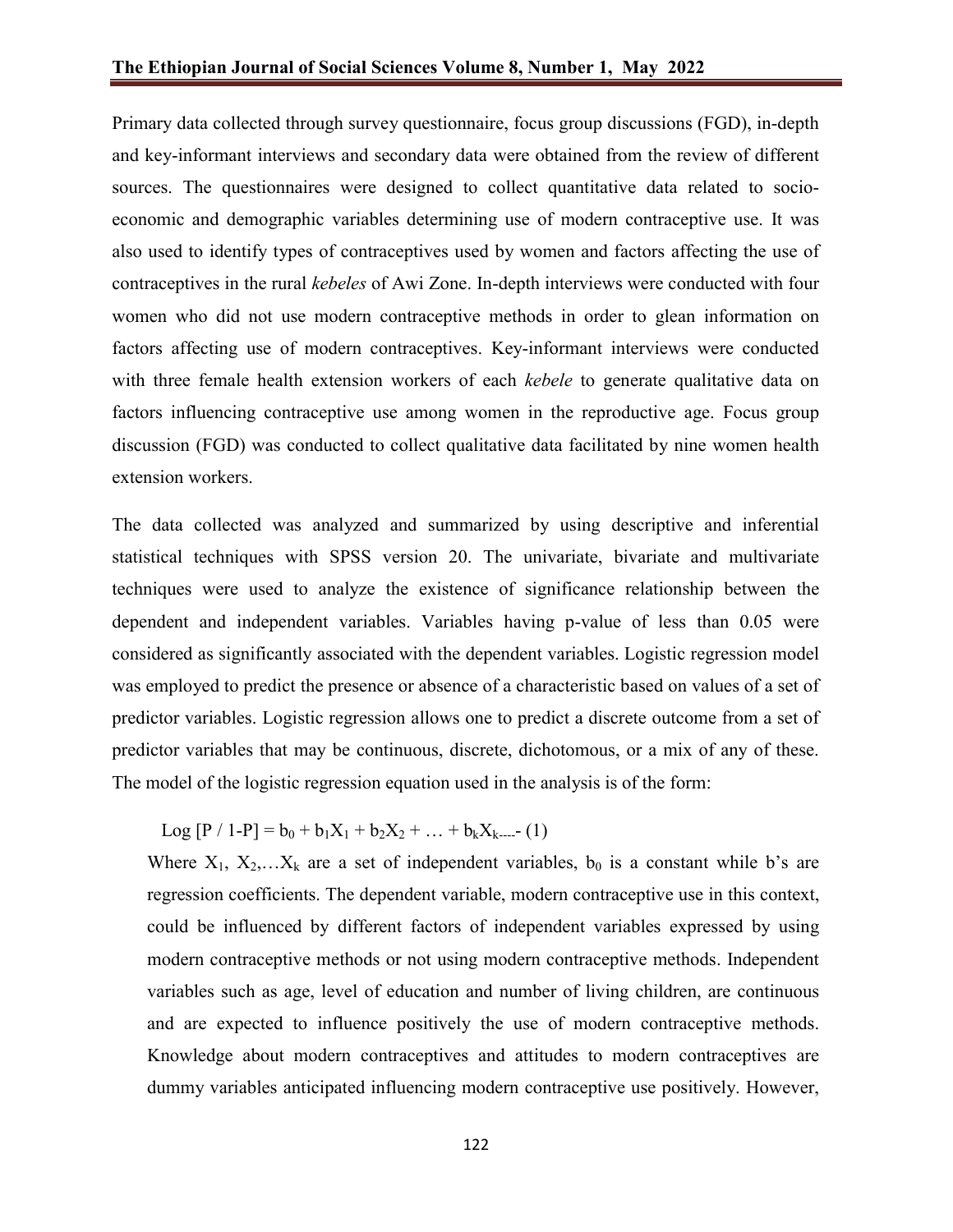religious beliefs and household influences are dummy variables anticipated to influence modern contraceptive use negatively. Income of respondents and sex preference are dichotomous variables anticipated to influence modern contraceptive use negatively. The qualitative data obtained through in-depth interview, key-informant interview and FGD were coded and categorized based on their contents and similarity in themes. Descriptive methods of data analysis were used to analyze the qualitative data and presented alongside the quantitative data.

#### **3. Ethical Considerations**

Throughout the study process the researchers considered the following ethical issues. The objective of the study was explained to the respondents to get their informed consent. Respondents participated in the study willingly. The questionnaires and interview guides did not contain any degrading, discriminating or any other unacceptable language that could be offensive to any members of the sample respondents. Anonymity of respondents and confidentiality of the data were ensured. Qualitative data was aggregated and described. In the description of qualitative data pseudonyms were used to maintain anonymity of women who participated in the interviews.

#### **4. Results and Discussion**

#### **4.1. Age of respondents**

The mean age of the women who participated in this study was 30.92 years with standard deviation of 6.179. The majority of the respondents (35%) were found within the age range of 30-34 years, and the age range of 15-19 accounted only for 1.91% (Table1). This shows that the middle age group has more chance of reproducing than the other older ages. When the women get older the percentage of modern contraceptive use decreased compared to younger women. The age of women using modern contraceptive methods decreased by 0.37 in the age range of 35-39 years compared to those women in the age range of 40-44 years. The age of a woman increases by one unit for the age group 15-19 years compared to those women in the age group 20-24 years (*appendix 1*). Similarly, the qualitative data generated through in-depth interviews, key informant interviews and FGD showed that some women who were in their mid-40s tended to discontinue using modern contraceptives. Similar to this study result, there is empirical evidence that identifies age as a factor influencing modern contraceptive use among women in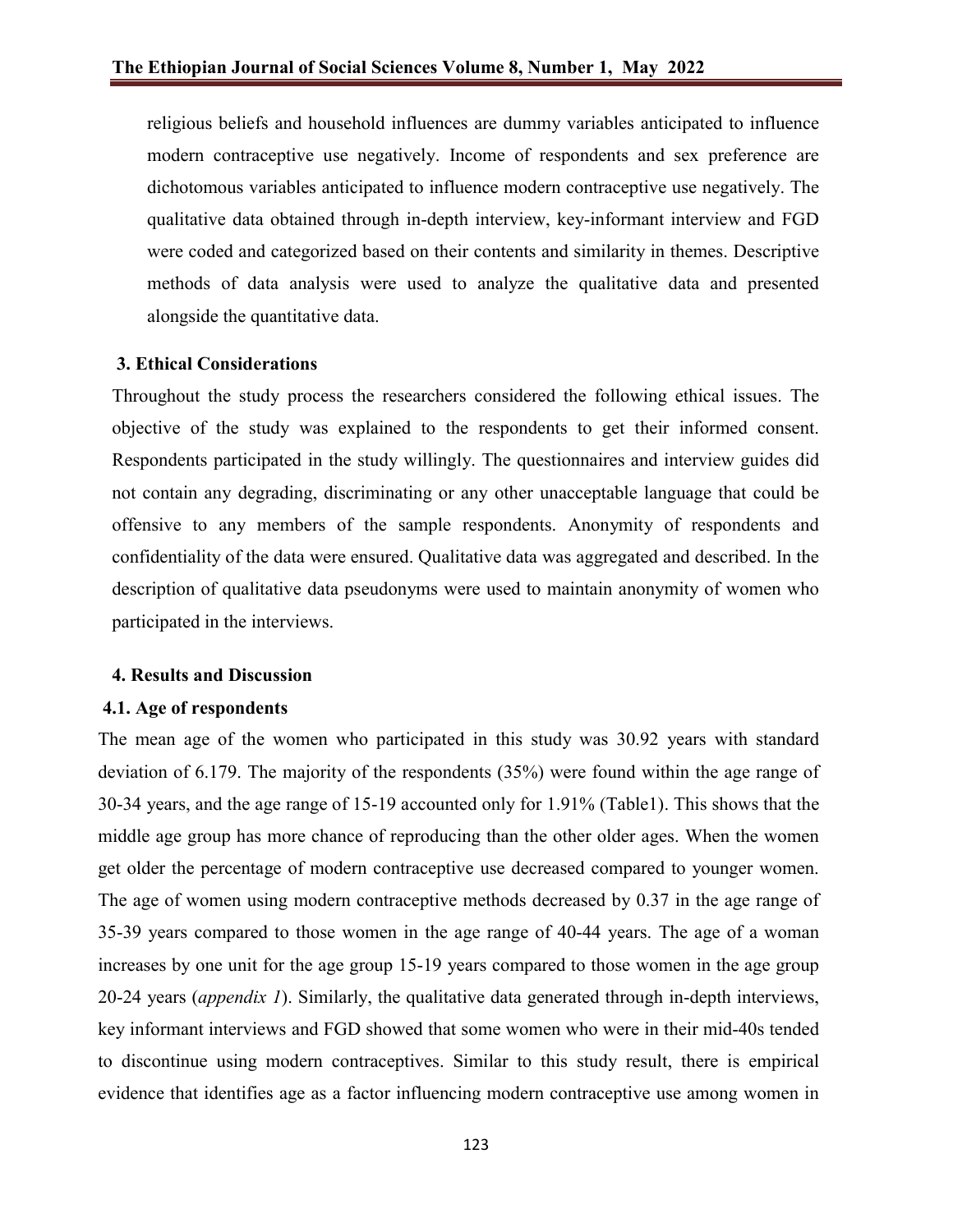the reproductive age (UNFPA, 2012; Nibret, 2010). Amaha and Fikre (2006) reported that in Ethiopia women in the age group 25-34 years were 14% more likely than adolescents aged 15- 24 years to use contraceptives. On the other hand, older women (35-49 years) were not different than the adolescents in their probability of using contraception. This shows that age is one factor that contributes to the use of modern contraceptive methods. The study also indicated that women in the middle reproductive ages were demanding more modern contraceptive than women in other age groups.

| Age (in year)  | <b>Frequency</b> | Percentage |
|----------------|------------------|------------|
| $15-19$        | 3                | 1.91       |
| $20 - 24$      | 20               | 12.74      |
| $25 - 29$      | 32               | 20.38      |
| 30-34          | 55               | 35.03      |
| 35-39          | 33               | 21.02      |
| 40-44          | 8                | 5.1        |
| 45-49          | 6                | 3.82       |
| Mean           |                  | 30.92      |
| Std. Deviation |                  | 6.179      |

Table 1: Age distribution of sample respondents

#### **4.2. Number of living children and education**

From among 157 respondents, 115 (73.2%) said that the number of living children is taken into consideration by women in the reproductive ages to decide the use of modern contraceptive methods (MCM). However, 42 (26.8%) of the respondents did not agree with the association between number of living children and usage of level of contraceptive methods (Table 2). The odds ratio of women not using modern contraceptive methods compared to those who use a method decreased by a factor of 0.080 for having fewer number of children rather than those who had more number of children (*appendix1*). According to FGD participants, many parents in rural areas wanted on average to have four children and they did not want to use and interrupt the modern contraceptive again. A similar study in Egypt showed that out of those women with no living children, only three percent were in need of family planning while 35 percent of the women with seven or more living children were in need (Hubacher, 2015). For African and Asian countries, some studies have found relatively highest contraceptive use mostly among women with four or more children (Amaha and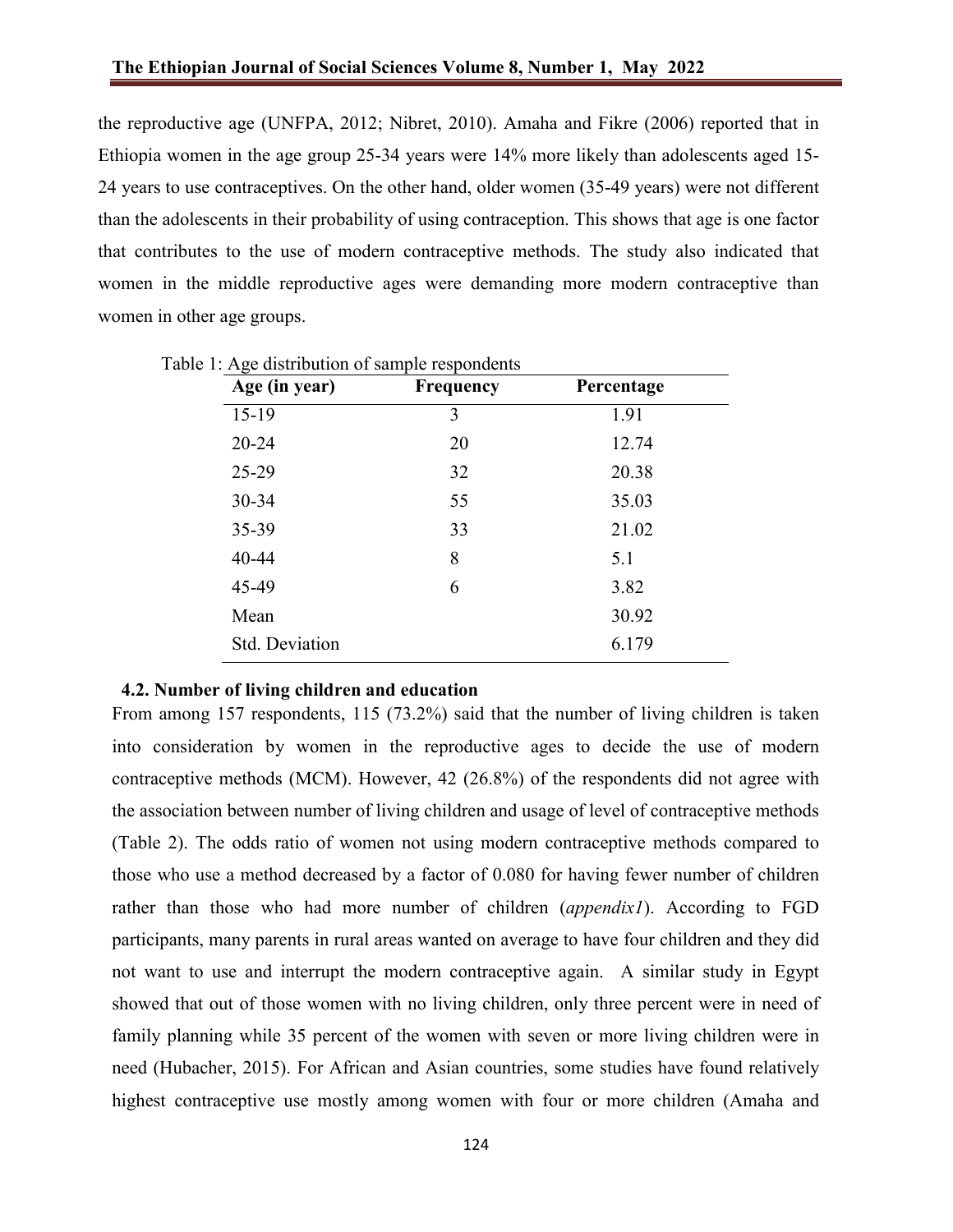Fikre, 2006). In Ethiopia, the study also indicated that the number of living children had a significant relationship with contraceptive use (Nibret, 2010). Women who experienced the death of a child were less likely to adopt contraception compared to women who have not experienced the death of a child. Using contraceptives increased by 36 percent among women who did not experience the death of a child as compared to women who experienced the deaths of two or more children (UNFPA, 2012). Similarly, a study in Sodo Zuria confirmed that couples who had a history of the death of a child were less likely to be current contraception users than couples who had no history of the death of a child (Simeon, 2002). Therefore, we can conclude that number of living children had a significant effect on using modern contraceptive methods.

Education level is also another factor that affects modern contraceptive use. In this study the majority (43.9%) of the respondents were illiterate; 22.3% of the respondents were able to read and write; 17.8 % of the respondents attended elementary school (Grades 1 to 8); 15.3% attended secondary school (Grades 9 to12), and one woman (0.6%) completed higher education (Table 2). The odds ratio of education status of women using the modern contraceptive methods that were illiterate compared to those who had elementary education increased by a factor of 2.002 when compared to those who could read and write (*appendix 1*). The key informants who were health extension workers explained that in most cases women who had higher educational level had the capacity to understand and practice lessons of health education programs including MCMs than illiterate women.

Consistent with this, many studies (Rahel, 2008; Amaha and Fikre, 2006; UNPFA, 2010; Mussie et al., 2014) have confirmed that the influence of contraceptive use is positively correlated with educational level. A study on contraceptive knowledge and practice in sub-Saharan African countries found that higher socio-economic status, i.e. either or both spouses' better level of education is correlated with higher contraceptive use (Simeon, 2002). Having better educational attainment has a contribution to increasing women's autonomy in modern contraceptive use. Education has a significant effect on couples' contraception use (Simeon, 2002; Binyam, 2011). Hence, it is possible to deduce that educational level has an influence on the rate of modern contraceptive use among the respondents.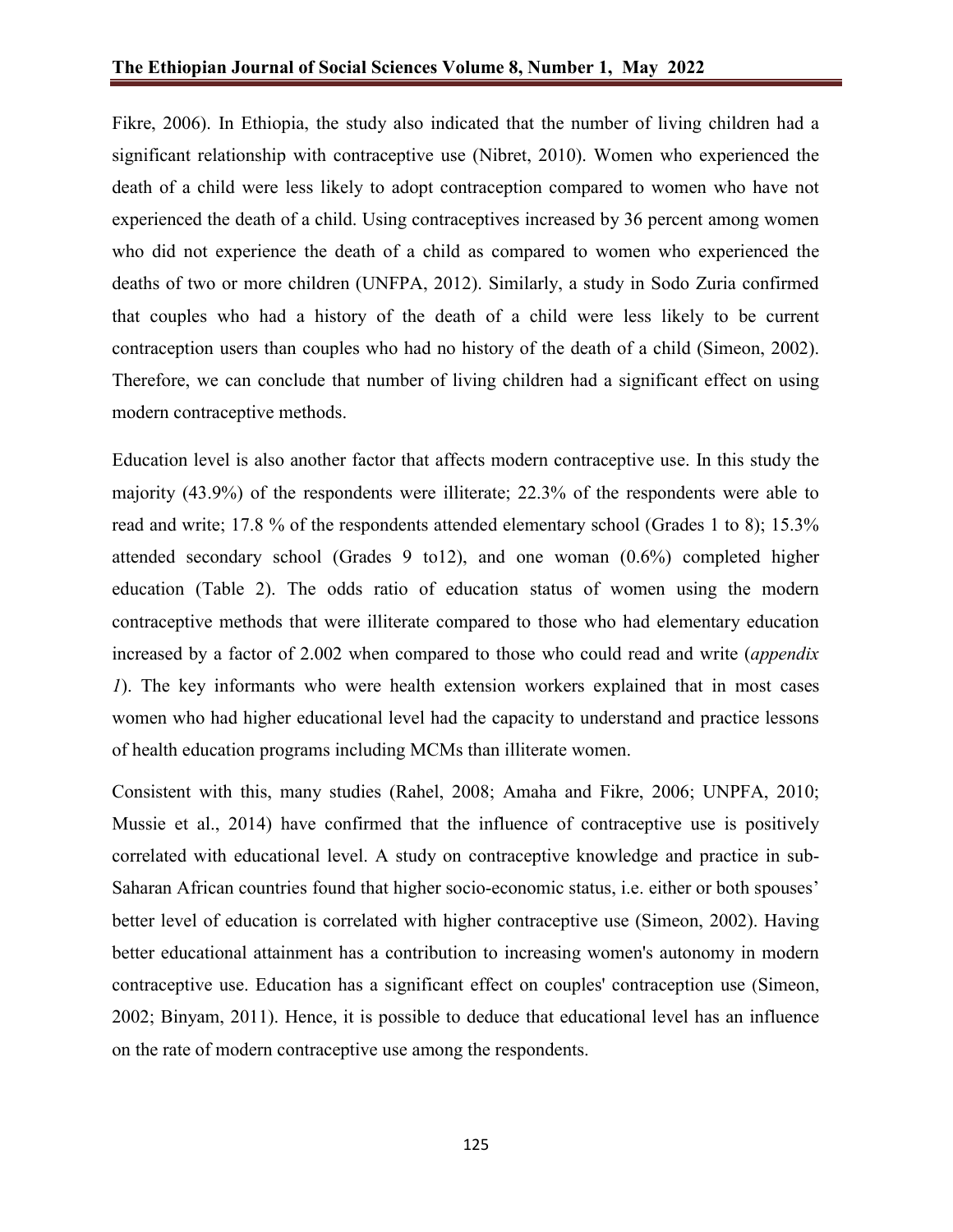| <b>Questions</b>            |           | <b>Freque</b> | Percent        |
|-----------------------------|-----------|---------------|----------------|
| The influence of living     | No        | 42            | 26.8           |
| children on decision to use | Yes       | 115           | 73.2           |
| or not to use MCMs?         | Total     | 157           | 100            |
| Pearson's Chi-square        |           | 42.722        | $P = 0.000$    |
| <b>Educational Level</b>    | Frequency |               | <b>Percent</b> |
| Illiterate                  | 69        |               | 43.9           |
| Read and Write              | 35        |               | 22.3           |
| Primary School              | 28        |               | 17.8           |
| Secondary School            | 24        |               | 15.3           |
| <b>Higher Education</b>     |           |               | .6             |
| Total                       | 157       |               | 100            |

Table 2: Influence of living children and education on modern contraceptive use

## **3.3. Knowledge of modern contraceptive**

Knowledge is basic to modern contraceptive use, maternal and other reproductive health matters. From among 157 respondents, 110 (70.1%) were users of MCMs; and 47 (29.9%) were non-users (Table 3). Of 110 respondents who used MCMs, the majority 64 (58.7%) used injectable (Depo-Provera), 39 (35.8%) women used Norplant, and the remaining 6 (5.5%) respondents used oral pills. The majority of the respondents (97.5%) in the research area replied that they understood the possibility of controlling birth rate while the rest (2.5 %) of the respondents did not know about the possibility of controlling birth rates and they believed that only *God* gave permission for couples about the number of children (Table 3). The vast majority (99.4%) of the respondents had adequate information about modern contraceptive methods (Table3). However, during the survey 110 (70%) respondents were using MCMs, while 47 (30%) respondents were not using MCMs irrespective of their knowledge. Many (64.3%) of the respondents got information about modern contraceptive methods from health posts and health centers through health practitioners. The respondents obtained information about MCM from teachers, neighbors, their spouses, and their friends, with 0.6%, 1.9%, 2.5% and 3.2%, respectively. The odds ratio of women's knowledge about modern contraceptive methods has increased by a factor of 0.968 compared with those who didn't have knowledge of contraceptive methods (*appendix1*). Many studies have indicated that there is a wide gap between knowledge and modern contraception use.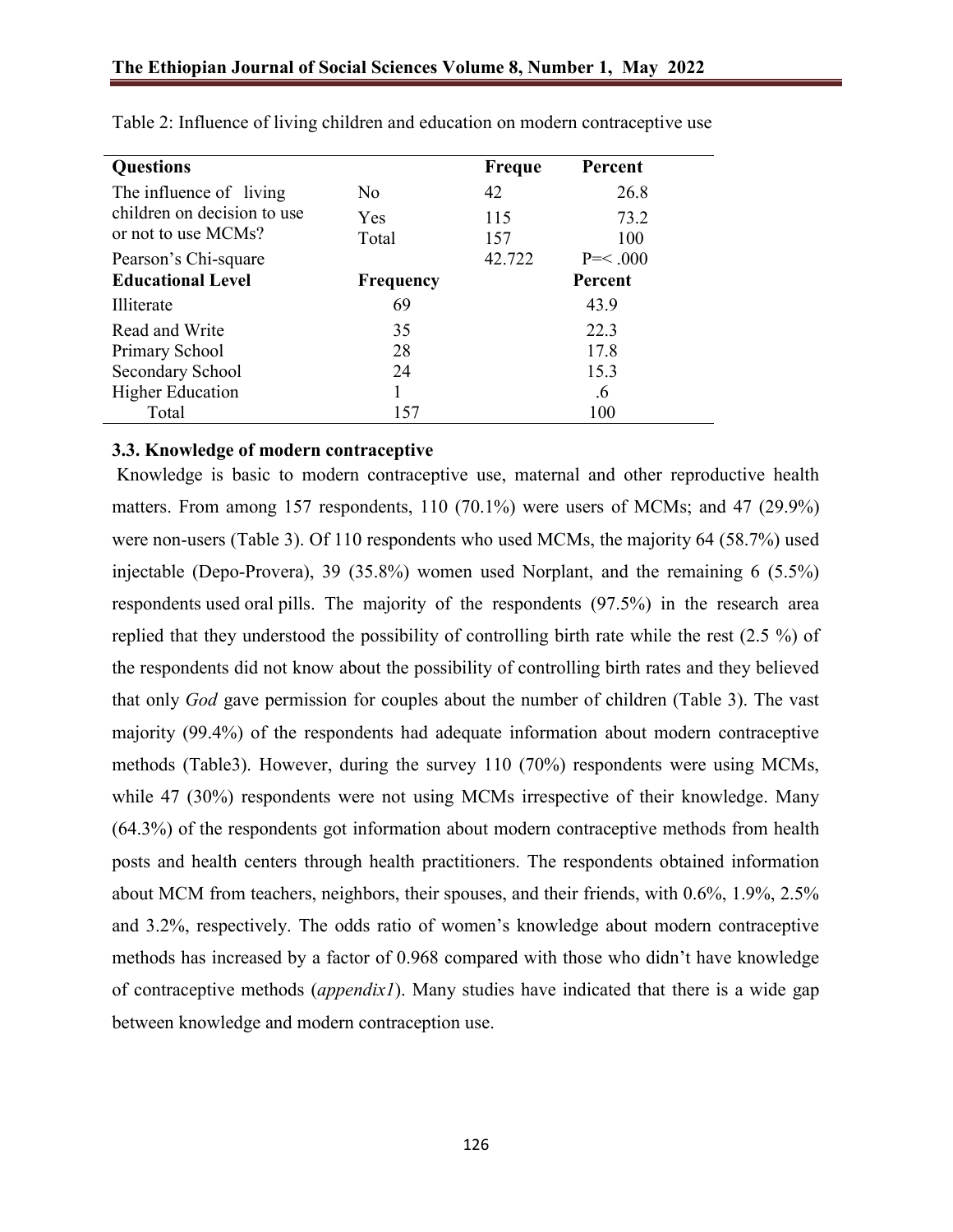| <b>Awareness about</b>                     | Tuoto 3: Truo wiedzo of modern contraceptive methods<br><b>Responses</b> | Number of      | Percentage |
|--------------------------------------------|--------------------------------------------------------------------------|----------------|------------|
| <b>MCMs</b>                                |                                                                          | participants   |            |
| Do you think that births                   | N <sub>o</sub>                                                           | $\overline{4}$ | 2.5        |
| can be controlled?                         | Yes                                                                      | 153            | 97.5       |
| Have you ever heard                        | N <sub>o</sub>                                                           | 1              | 0.6        |
| about MCMs?                                | Yes                                                                      | 156            | 99.4       |
| Do you get                                 | N <sub>o</sub>                                                           | 1              | .6         |
| information about                          | Yes                                                                      | 155            | 98.7       |
| MCMs?                                      |                                                                          |                |            |
| Where do<br>you get                        | From my husband                                                          | $\overline{4}$ | 2.5        |
| information<br>about                       | From my friend                                                           | 5              | 3.2        |
| MCMs?                                      | From my neighbors                                                        | $\overline{3}$ | 1.9        |
|                                            | From health                                                              | 101            | 64.3       |
|                                            | practitioners                                                            |                |            |
|                                            | From teachers                                                            | $\mathbf{1}$   | .6         |
|                                            | From TV / radio                                                          | 37             | 23.6       |
|                                            | From written documents                                                   | $\overline{4}$ | 2.5        |
| Which of the following                     | Pills                                                                    | 19             | 12.1       |
| are MCMs that you                          | Norplant                                                                 | 25             | 15.9       |
| know?                                      | males condom                                                             | $\mathbf{1}$   | $.6\,$     |
|                                            | Loop                                                                     | 12             | 7.6        |
|                                            | by injection                                                             | 47             | 29.9       |
|                                            | All                                                                      | 51             | 32.5       |
| Where did you get the                      | from health centers                                                      | 152            | 96.8       |
| contraceptive methods?                     | drug store                                                               | 3              | 1.9        |
| What is the importance<br>knowledge of the | Creating a gap in giving<br>birth                                        | 116            | 73.9       |
| contraceptive methods?                     | deciding birth rate                                                      | 19             | 12.1       |
|                                            | preventing<br>unwanted<br>pregnancy                                      | 5              | 3.2        |
|                                            | family planning                                                          | 13             | 8.3        |
|                                            | All                                                                      | 3              | 1.9        |
| Which of the following                     | Pills                                                                    | 19             | 12.1       |
| are MCMs that you                          | Norplant                                                                 | 25             | 15.9       |
| know?                                      | Males condom                                                             | $\mathbf{1}$   | $.6\,$     |
|                                            | Loop                                                                     | 12             | 7.6        |
|                                            | Injection                                                                | 47             | 29.9       |
|                                            | All                                                                      | 51             | 32.5       |
|                                            | Total                                                                    | 155            | 98.7       |
| Which type of MCMs                         | Oral pills                                                               | 65             | 59.1       |
| currently<br>you<br>are                    | Norplant                                                                 | 39             | 35.5       |
| using?                                     | Injectable                                                               | 6              | 5.4        |

Table 3: Knowledge of modern contraceptive methods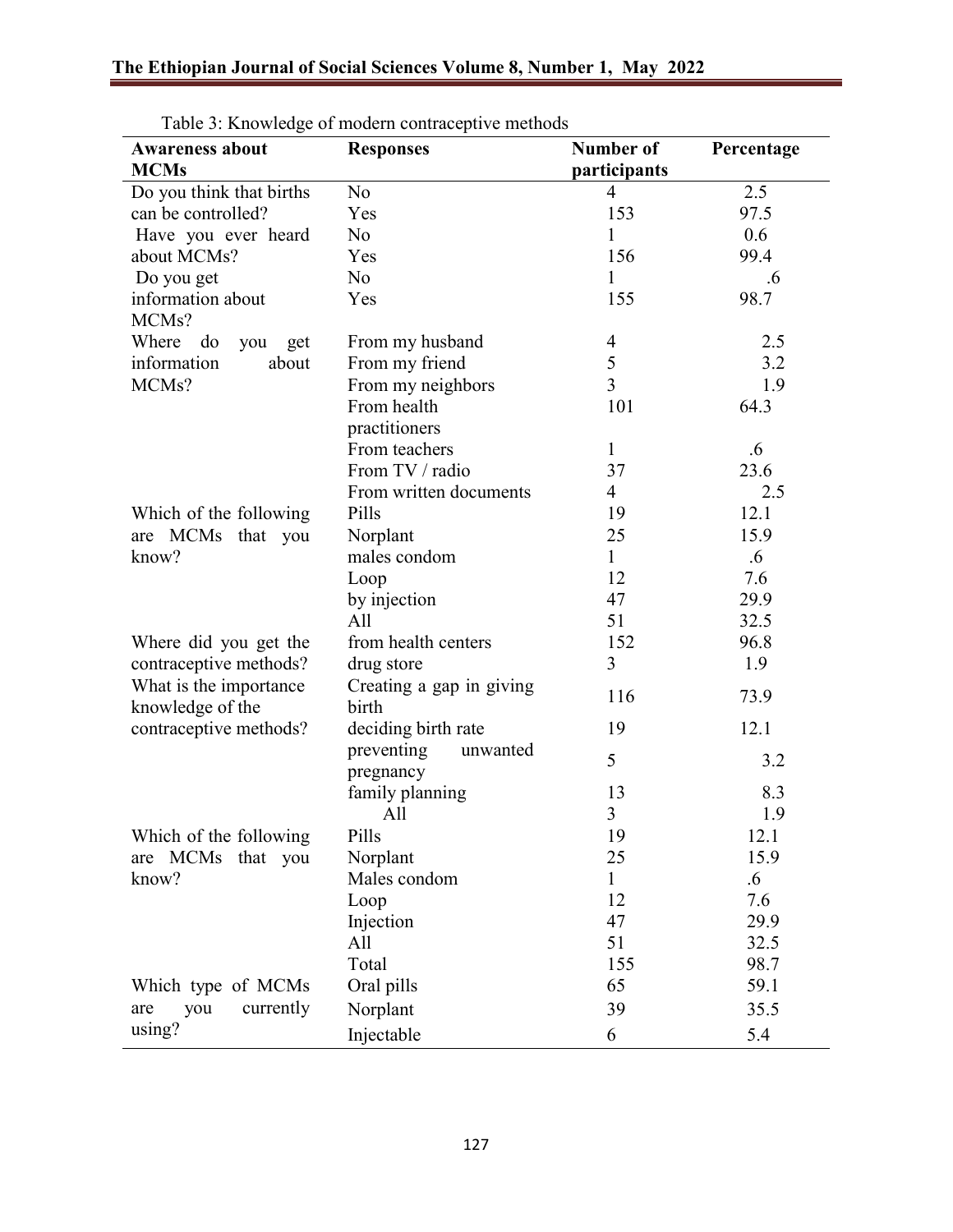Better knowledge, fear of partner's opposition or negligence, involvement in decisions about child and economic affairs were statistically significant factors for better decision making power of women in the use of modern contraceptive methods (Getachew et al., 2014).

A study in Jinka, southern Ethiopia, indicated that knowledge of contraceptives and age of women had significant association with long-lasting use of contraceptive methods (Daniels, Mosher & Jones, 2013). Knowledge about modern contraception alone could not guarantee utilization of contraceptive methods (Sara, 1999). This shows that both knowledge and other factors play a role in the decision of contraceptive use.

#### **4.4. Religious beliefs and attitude**

The religious background of the sample respondents had a significant effect on the rate of modern contraceptive usage. About 84 (53.5%) of the respondents believed that using modern contraceptive methods were absolutely forbidden by their religion while the rest 73 (46.5%) of the respondents replied that their religious background had no influence on their use of MCMs (Table 4). From among 157 respondents, 79 (50.3%) respondents had an attitude that using modern contraceptive methods for the purpose of limiting or spacing birth rate was a sinful act in the orthodox Christian religion. However, for 78 (49.7%) of the respondents using MCMs was not a sinful act, and they did not consider religion as a determinant factor for decision making to use or not to use MCMs (Table 4). Religious influence was found to be a significant factor where the odds ratio of women who believed that modern contraceptive methods were not prevented by the Christian religion decreased on their status of using modern contraceptive methods by a factor of 0.482 than those who believed modern contraceptive methods were prohibited by their religion (*appendix1*). In the FGD, in-depth and key informant interviews participants mentioned that, although they were few in number, there were women in the reproductive age that did not use MCMs for religious reasons.

A similar study in the US showed that the association of religious affiliation with contraceptive use, and differences in the use of particular methods by religious affiliation (Sara, 1999). The major religions in Ethiopia, orthodox Christianity and Islam, do not openly approve the use of family planning; however, there is higher contraceptive use among orthodox Christians than any other religious groups. Compared to Muslims, women following orthodox Christianity were found 57% more likely to use contraception. However, there was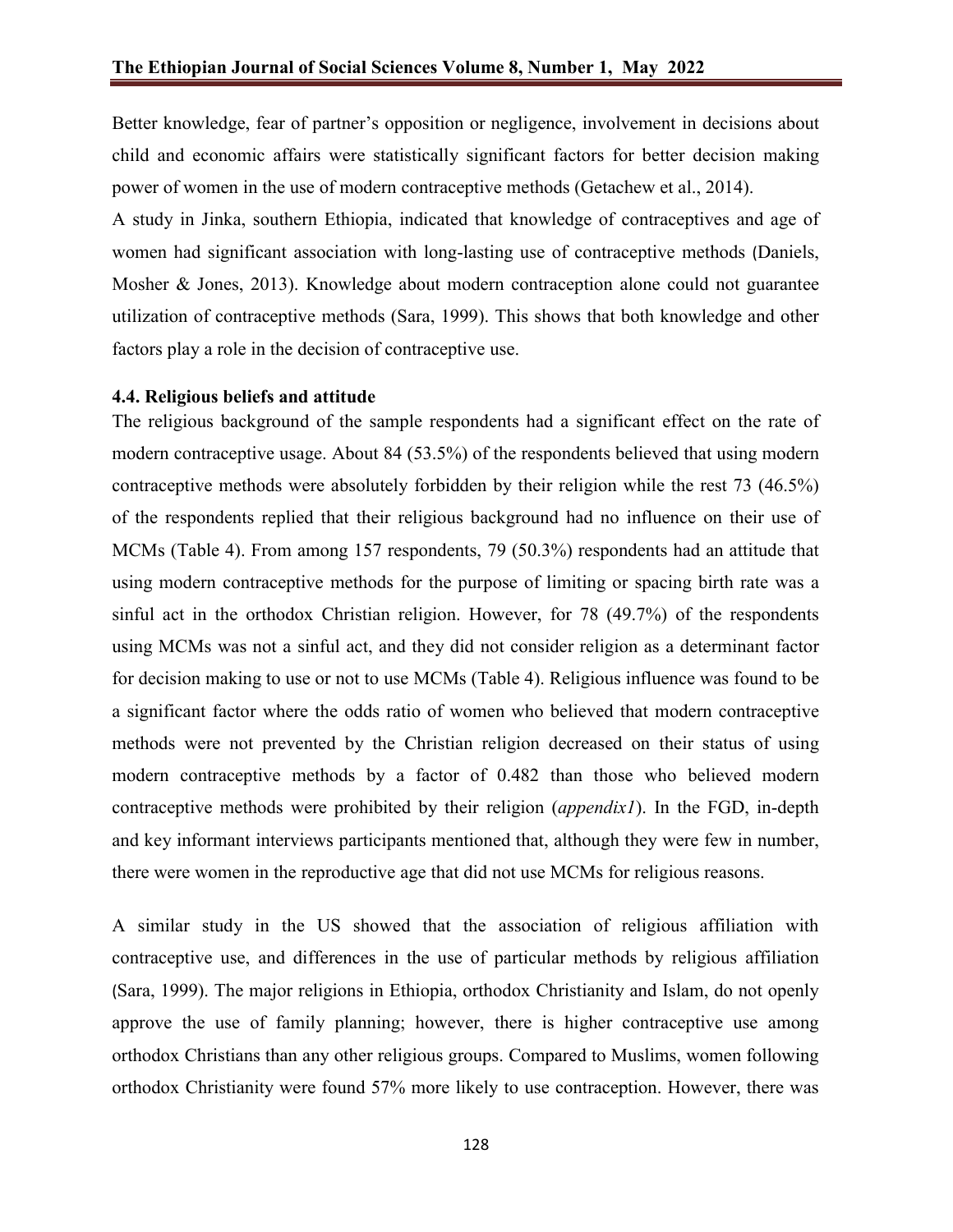no significant difference in the likelihood of using contraception between Protestants and Muslims. Followers of other religions (other than the three predominant religions) were 22% less likely to use contraception than their Muslim counterparts (UNFPA, 2012). The survey results also revealed that 152 (96.8%) respondents agreed to know about modern contraceptive methods. It was only 5 (3.2%) respondents who disagreed to know about contraceptive methods. However, the need to know and using modern contraceptive methods had no positive association. In addition, 153 (97.5%) respondents agreed to discuss contraceptive methods, while 4 (2.5%) respondents were not interested to discuss contraceptive methods (Table 4). The odds ratio of women who were not inclined to know about modern contraceptive methods and who did not use modern contraceptive methods decreased by a factor of 0.044 compared with those who had a positive inclination to know about modern contraceptive methods. The odds ratio of women who did not need to use modern contraceptive methods decreased by a factor of 0.266 compared with those who needed to use modern contraceptive methods (*appendix 1*). Therefore, it is possible to argue that the attitude of married women in the study area had a higher opportunity for success in family planning and had safer family planning in the study area. The increasing number of women using MCMs encouraged non-users to start using contraception.

| Questions                                | Response    | Frequency | Percent |
|------------------------------------------|-------------|-----------|---------|
| Is there any prohibited contraceptive    | No          | 84        | 53.5    |
| method due to religion in your locality? | Yes         | 73        | 46.5    |
| Do you think that using modern           | No          | 79        | 50.3    |
| contraceptives is sinful?                | Yes         | 78        | 49.7    |
|                                          | Total       | 157       | 100     |
| Do you want to know about the            | Disagree    | 5         | 3.2     |
| modern contraceptive methods?            | Agree       | 152       | 96.8    |
| Do you want to discuss the modern        | Disagree    | 4         | 2.5     |
| contraceptive methods?                   | Agree       | 153       | 97.5    |
| Do you want to use the modern            | No.         | 14        | 8.9     |
| contraceptive methods?                   | Yes         | 143       | 91.1    |
| Are you encouraging others to use        | No          | 14        | 8.9     |
| modern contraceptive methods?            | Yes         | 143       | 91.1    |
| Does using modern contraceptive          | Disagree    | 30        | 19.1    |
| methods reduce sexual satisfaction?      | Agree       | 3         | 1.9     |
|                                          | No response | 124       | 79.0    |

Table 4: Religious beliefs and attitudes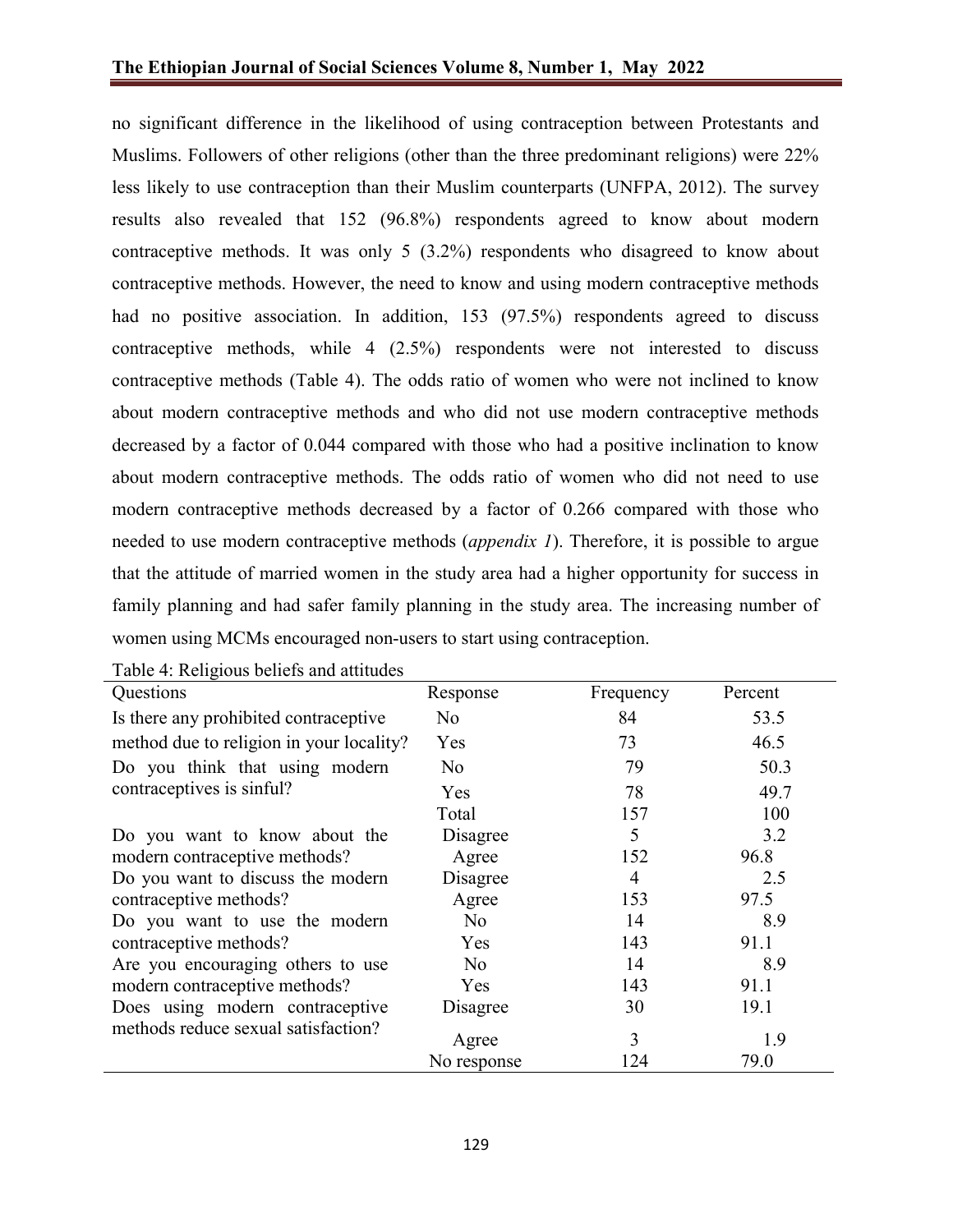#### **4.5. Husband's influence and participation in use of MCMs**

Husbands' support or opposition to their wives' use of modern contraceptives had a strong impact on contraceptive use in the study area. From among157 respondents, 139 (88.5%) women revealed that their husbands had a positive influence on the use of modern contraceptives, but 18 (11.5%) women responded that their husbands had no positive attitude towards modern contraceptives and they did not discuss MCMs with their husbands. Many (79.6 %) respondents reported about the type of MCMs they used with their husbands. However, 20.4% respondents did not discuss the type of MCMs they used with their husbands (Table 5). When we see the responses of women in the study area on the decision making process of termination of using modern contraceptive use, 77.7% of the respondents discussed freely with their husbands. Only 19.7% of the respondents made decision on termination of contraceptive use by themselves without the interference of their husbands, and 2.5% of the respondents noted that decisions were made by their husbands only without their involvement in the decision (Table 5). The number of children that married couples wanted to have in the future had been decided through consensus (91.1%) between husband and wife and that was encouraging. A considerable number (22.9%) of husbands opposed their wives on modern contraceptive usage. This had a great influence on modern contraceptive use in the study area. Most husbands (77.1%) supported women's use of modern contraceptives. The odds ratio of women who did not discuss with their husbands on family planning decreased by a factor of 0.254 in using modern contraceptive methods compared with those who discussed with their husbands on family planning and using modern contraceptive methods. The odds ratio of women who did not have discussion with their husbands on the number of children decreased in their use of modern contraceptive methods by a factor of 0.232 compared with those who discussed freely with their husbands on the number of their children (*appendix 1*). In the FGD and in-depth interview participants forwarded that husbands were developing a positive attitude towards women's use of MCMs. These changes were the result of continuous community awareness raising programs on MCM organized by health extension workers at the *kebele* level.

The studies by Sara (1999) and Tamrat and Zerihun (2020) found that men's support or opposition to their partners' practice of family planning had a strong impact on contraceptive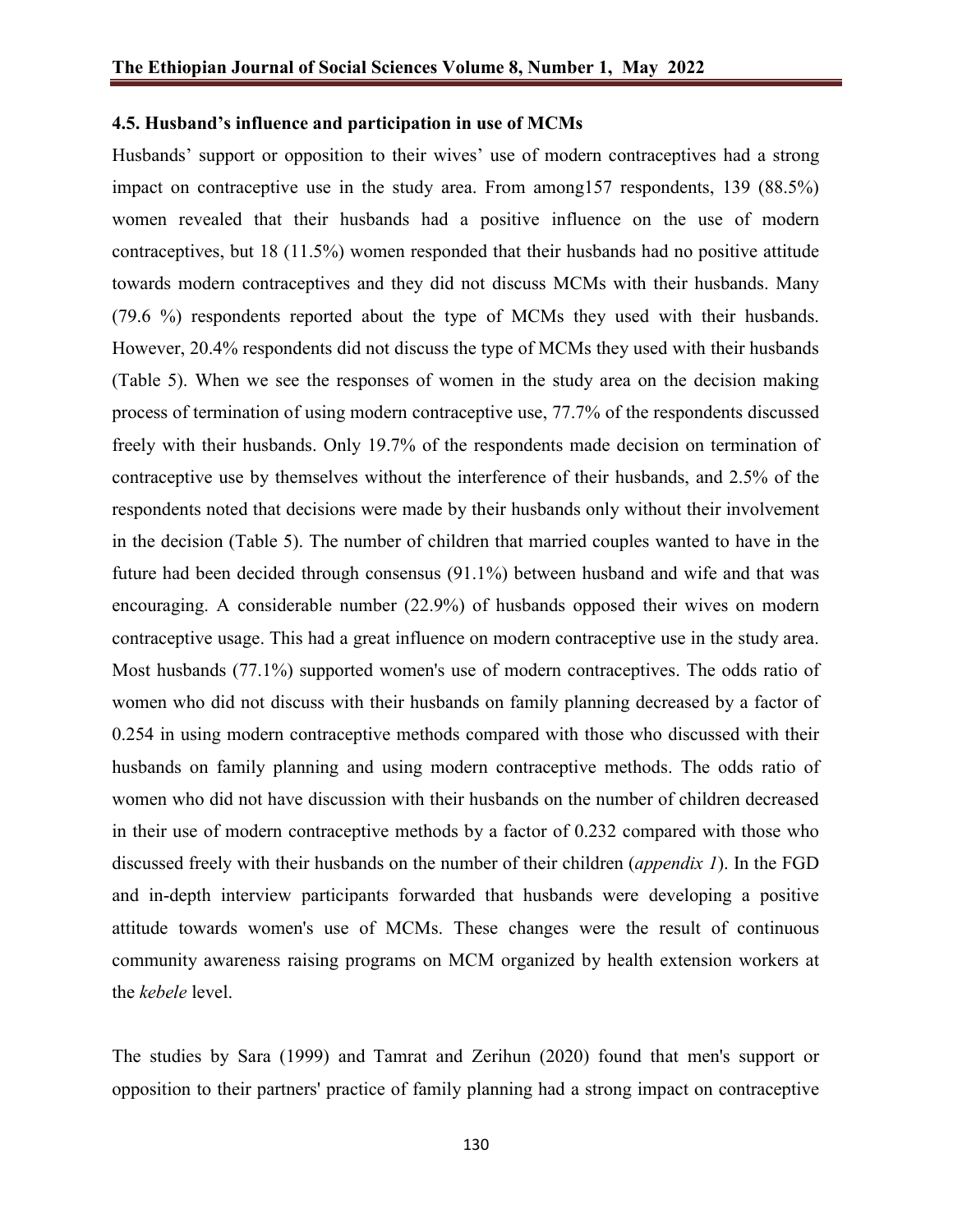use in many parts of the world including Africa. In Ethiopia, most men have negative attitudes about family planning. Some men fear that family planning will make their wives independent of their control. They fear that their wives will have sex with other men if they are no longer at risk of pregnancy (Tamrat and Zerihun, 2020). Most men may be unwilling to have their wives adopt family planning; they themselves know little about it. Traditional, social norms often have required men to maintain the honor and position of their extended family (Alemayehu, 2012). Decision making on family planning between husbands and wives play a great role in modern contraceptive use. Women in developing countries, including Ethiopia are either under collective decision making with their partners or completely rely on the male partner's decision on issues that affect their contraceptive use (Binyam et al., 2011).

| Question                        | <b>Response</b>  | <b>Frequency</b> | Percent        |
|---------------------------------|------------------|------------------|----------------|
| Does your husband have a        | No               | 18               | 11.5           |
| positive attitude towards use   | Yes              | 139              | 88.5           |
| of MCMs?                        |                  |                  |                |
| Have you ever discussed         | No               | 19               | 13.4           |
| family planning with your       | Yes              | 136              | 86.6           |
| husband?                        |                  |                  |                |
| Have<br>discussed<br>you        | No               | 32               | 20.4           |
| the contraceptive methods you   | Yes              | 125              | 79.6           |
| are using with your husband?    |                  |                  |                |
| deciding<br>Who is<br>on        | Only me          | 31               | 19.7           |
| of<br>termination<br>using      |                  |                  | $\overline{4}$ |
| contraceptive methods?          | My Husband and I | 122              | 77.7           |
|                                 | My Husband only  | $\overline{4}$   | 2.5            |
| decisions<br>Who<br>makes<br>on | Only me          | 29               | 18.5           |
| using<br>not<br>or<br>using     | My Husband and I | 123              | 78.3           |
| contraceptive methods?          | My Husband only  | 5                | 3.2            |
| Who decides the number of       | Only me          | 11               | 7.0            |
| children to be delivered?       | My Husband and I | 143              | 91.1           |
|                                 | My Husband only  | $\overline{3}$   | 1.9            |
| discussing<br>the<br>you<br>Are | No               | 19               | 12.1           |
| number of children to be        | Yes              | 138              | 87.9           |
| delivered with your Husband?    |                  |                  |                |
| Does your husband oppose        | No               | 121              | 77.1           |
| you when you want to use        | Yes              | 36               | 22.9           |
| modern<br>contraceptive         |                  |                  |                |
| methods?                        |                  |                  |                |

Table 5: Husband's influence and participation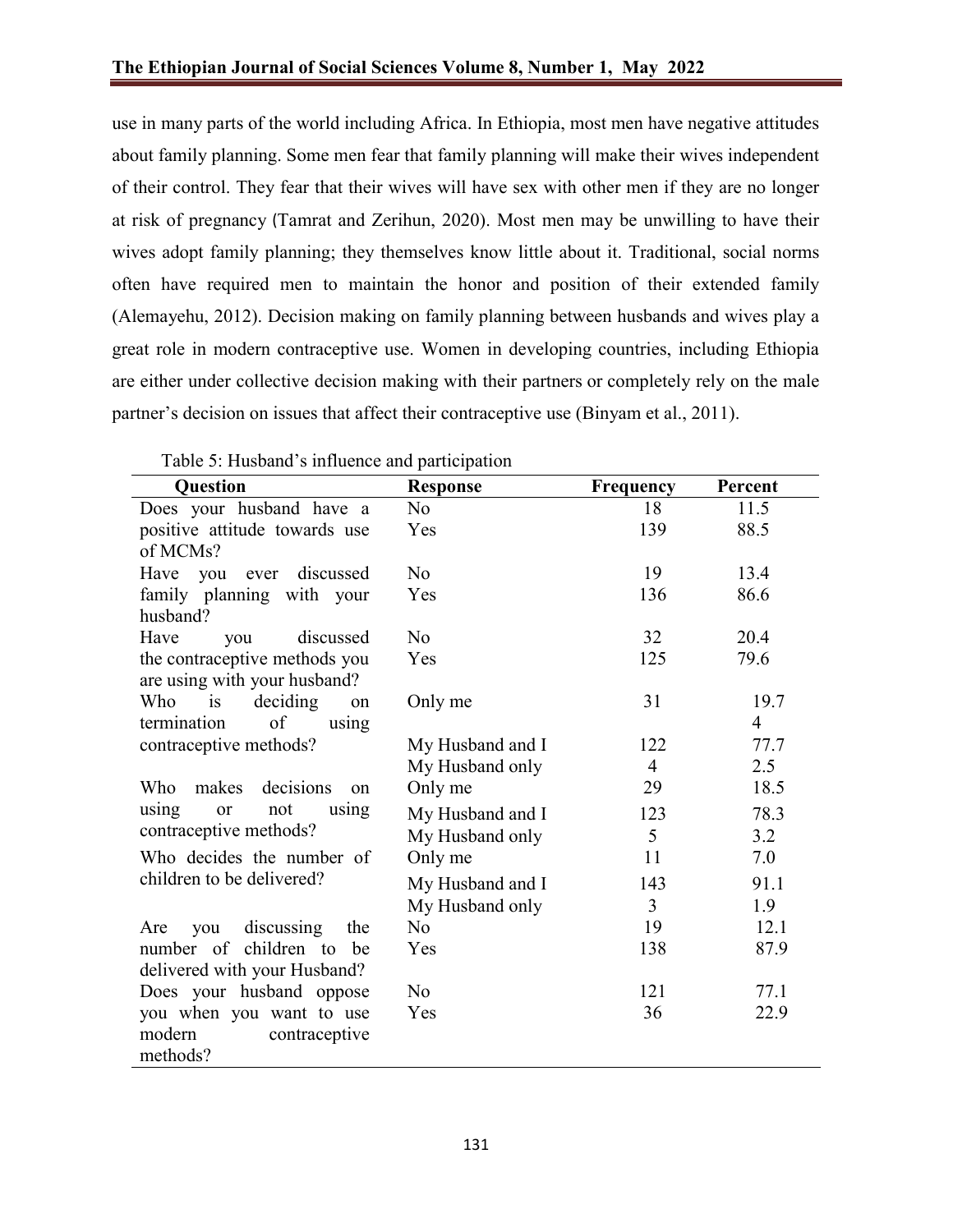In rural areas, better knowledge, fear of partner's opposition or negligence, involvement in decisions about child and economic affairs were statistically significant factors for better decision making power of women in the use of modern contraceptive methods (Getachew et al., 2014).

## **4.6. Influence of income and sex preference**

Studies have generally found that higher income leads to higher contraceptive use, after controlling for other factors (Feyisetan & Ainsworth, 1994). Sex preference is an important barrier to increasing contraceptive use and declining of fertility. Its impact becomes greater as desired family size declines (Tiziana et al., 2003). Influence of income on modern contraceptive methods usage level had a great influence. About 118 (75.2%) respondents indicated that income was a significant determinant factor to make decision on contraceptive use, whereas 39 (24.8%) respondents said that income had no influence to make decision on contraceptive use (Table 6). Income of respondents is also contributed to the status of using modern contraceptive methods; women who did not have good income tended to avoid using modern contraceptives by a factor of 0.43 compared with those who had good income (*appendix 1*). This result implies that as families' income increases their need of having more children increases that leads women to decide not to use MCMs, and when the income level of the family is small the opposite will be practiced. The study illustrated that about 70 (44.6%) of the respondents preferred to have additional children both females and males; while 30 (19.1%) and 25 (15.9%) respondents preferred to have additional female and male children, respectively. The rest 32 (20.4%) of the respondents did not want to have additional children (Table 6). The odds ratio of women who did not have preference of child sex showed an increase in using modern contraceptive methods by a factor of 6.362 compared with those who had preference of their child sex. The odds ratio of women who did not need to have additional children showed a decrease in using modern contraceptive methods by a factor of 0.110 compared with those who needed to have additional children (*appendix 1*). The qualitative data revealed that many families considered their income to make decision on contraceptive use and to limit the number of children. On the one hand, some families considered their economic potentials, size of farmland, number of oxen, cows, sheep, goats and the amount of money they owned to decide on contraceptive use and limit the number of children born. On the other hand, there were conditions that families did not consider their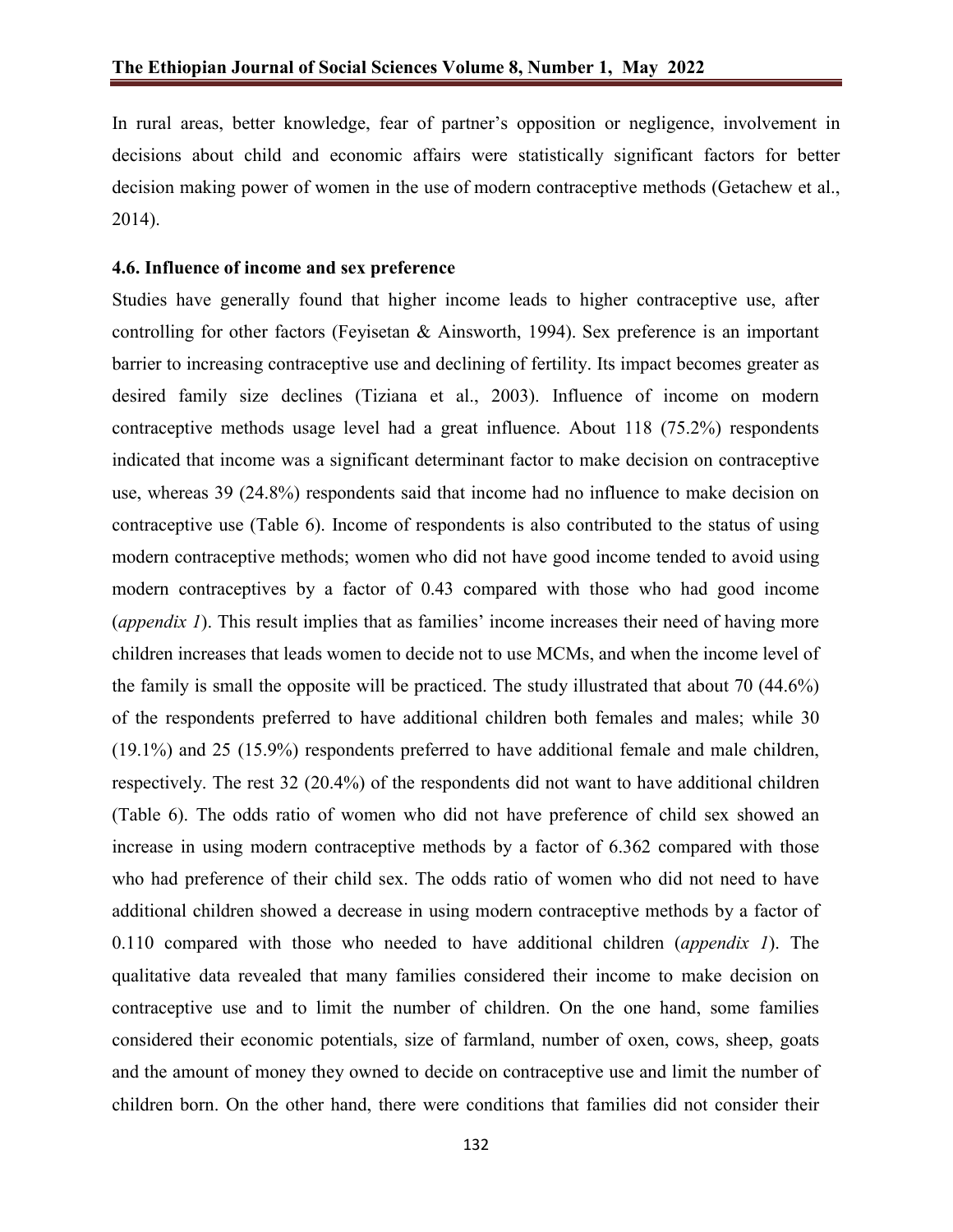income to decide to use or not to use MCMs. Based on the data it is possible to conclude that sex preference among married women of age 15-49 had a great influence on using modern contraceptive methods.

| Taon of Inflactive of income and sex preference |                                                                                         |             |             |  |  |  |  |  |
|-------------------------------------------------|-----------------------------------------------------------------------------------------|-------------|-------------|--|--|--|--|--|
| <b>Response</b>                                 | Frequency                                                                               |             | Percent     |  |  |  |  |  |
| No                                              | 39                                                                                      |             | 24.8        |  |  |  |  |  |
| Yes                                             | 118                                                                                     |             | 75.2        |  |  |  |  |  |
|                                                 |                                                                                         |             |             |  |  |  |  |  |
|                                                 |                                                                                         |             |             |  |  |  |  |  |
|                                                 | 62.5                                                                                    |             | $P = .000$  |  |  |  |  |  |
| Freq.                                           | Percent                                                                                 | ${\bf X}^2$ | $P = value$ |  |  |  |  |  |
| 30                                              | 19.1                                                                                    | 8.438       | $P = .038$  |  |  |  |  |  |
| 25                                              | 15.9                                                                                    |             |             |  |  |  |  |  |
| 70                                              | 44.6                                                                                    |             |             |  |  |  |  |  |
|                                                 |                                                                                         |             |             |  |  |  |  |  |
| 32                                              | 20.4                                                                                    |             |             |  |  |  |  |  |
|                                                 |                                                                                         |             |             |  |  |  |  |  |
|                                                 | No                                                                                      | 100         | 63.7        |  |  |  |  |  |
|                                                 | Yes                                                                                     | 57          | 36.3        |  |  |  |  |  |
|                                                 |                                                                                         |             |             |  |  |  |  |  |
|                                                 |                                                                                         | 25.906      | $P = .000$  |  |  |  |  |  |
|                                                 | Is the need of having female or male children<br>the reason for not using contraceptive |             |             |  |  |  |  |  |

## **5. Conclusion**

The study attempted to identify determinants of modern contraceptive use among women of the reproductive age and the relationship between those variables and modern contraceptive use. The study identified that among the influential factors husbands' opposition to modern contraceptive methods, couples' sex preference, education status of women and age of women especially in the age group 20-24 were the most determinant factors for using MCMs among women in the reproductive ages of 15-49 in the study area. Attention should be given to women education, improving economic status of women, raising community awareness on modern contraceptive methods facilitating peer and spousal discussion for the better use of modern contraceptive methods. Policy formulation and planners should consider the adoption of family planning services based on socio-economic and demographic conditions for couples who are living in rural areas of Ethiopia.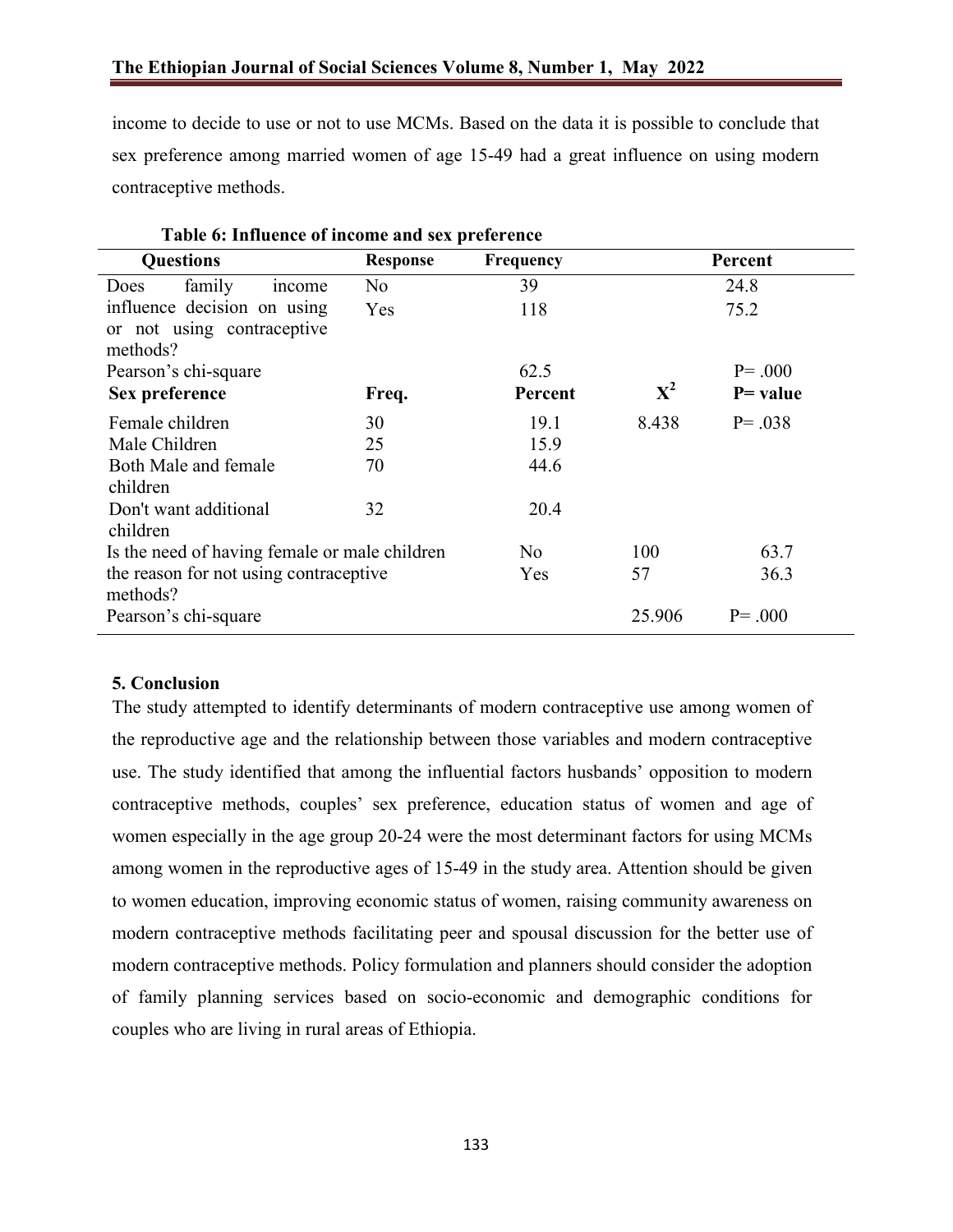### **References**

- Abdurahman, M., Desalegn, W, Amsalu, F., & Berihun, M. (2014). Determinants of modern contraceptive utilization among married women of reproductive age group in North Shoa, Ethiopia. *Reproductive Health*, 11(13).
- Alemayehu B. (2012). Assessment of male involvement in family planning use among men in south eastern zone of Tigray, Ethiopia. *Scholarly Journal of Medicine*, 2(2), 1-10.
- Amaha, H. & Fikre, E. (2006). Influence of women's autonomy on couple's contraception using Jimma town, Ethiopia. *Ethiopian Journal of Health and Development*, 20(3), 1-7.
- Beekle A.& Mccabe, C. (2006). Awareness and determinants of family planning practice in Jimma, Ethiopia. *International Nursing Review*, 53, 269–276.
- Binyam,B., Mekitie,W., Tizta,T.& Eshetu,G.(2011). Married women's decision making power on modern contraceptive use in urban and rural southern Ethiopia.Public Health, 11, 342.
- Central Statistical Authority and ORC Macro (2005).Ethiopia Demographic and Health Survey 2005.Central Statistical Authority and ORC Macro.Addis Ababa Ethiopia and Calverton, Maryland, USA.
- Central Statistical Agency (2007). *Population and Housing census of Ethiopia: administrative Report.* 2012:1–117.
- Central Statistical Authority and ICF International (2012).Ethiopia Demographic and Health Survey 2011.Central Statistical Authority and ICF International.Addis Ababa Ethiopia and Calverton, Maryland, USA.
- Central Statistical Agency (2016).Ethiopia Mini Demographic and Health Survey2014. Addis Ababa: Central Statistical Agency.
- Central Statistical Authority and ICF International (2012).Ethiopia Demographic and Health Survey 2011.Central Statistical Authority and ICF International.Addis Ababa Ethiopia and Calverton, Maryland, USA.
- Daniels, K., Mosher, W.D., & Jones, J. (2013). Contraceptive methods women have ever used: United States, 1982–2010: National health statistics reports. No 62.
- Debebe S., Limenih M.A, Biadgo B. (2020).Modern contraceptive methods utilization and associated factors among reproductive-aged women in rural Dembia District, northwest Ethiopia: Community based cross-sectional study. *Int J Reprod BioMed*, 15(6),367–74.
- Fasil, H.G. (2006). Assessment of Factors Influencing the Utilization of modern Contraceptive Methods among Women in the Reproductive Age Group in Angolela and Tera District, Thesis. Ethiopia
- Federal Democratic Republic of Ethiopia Ministry of Health. (2006). National Reproductive Health Strategy 2006–2015. FDRE: Addis Ababa.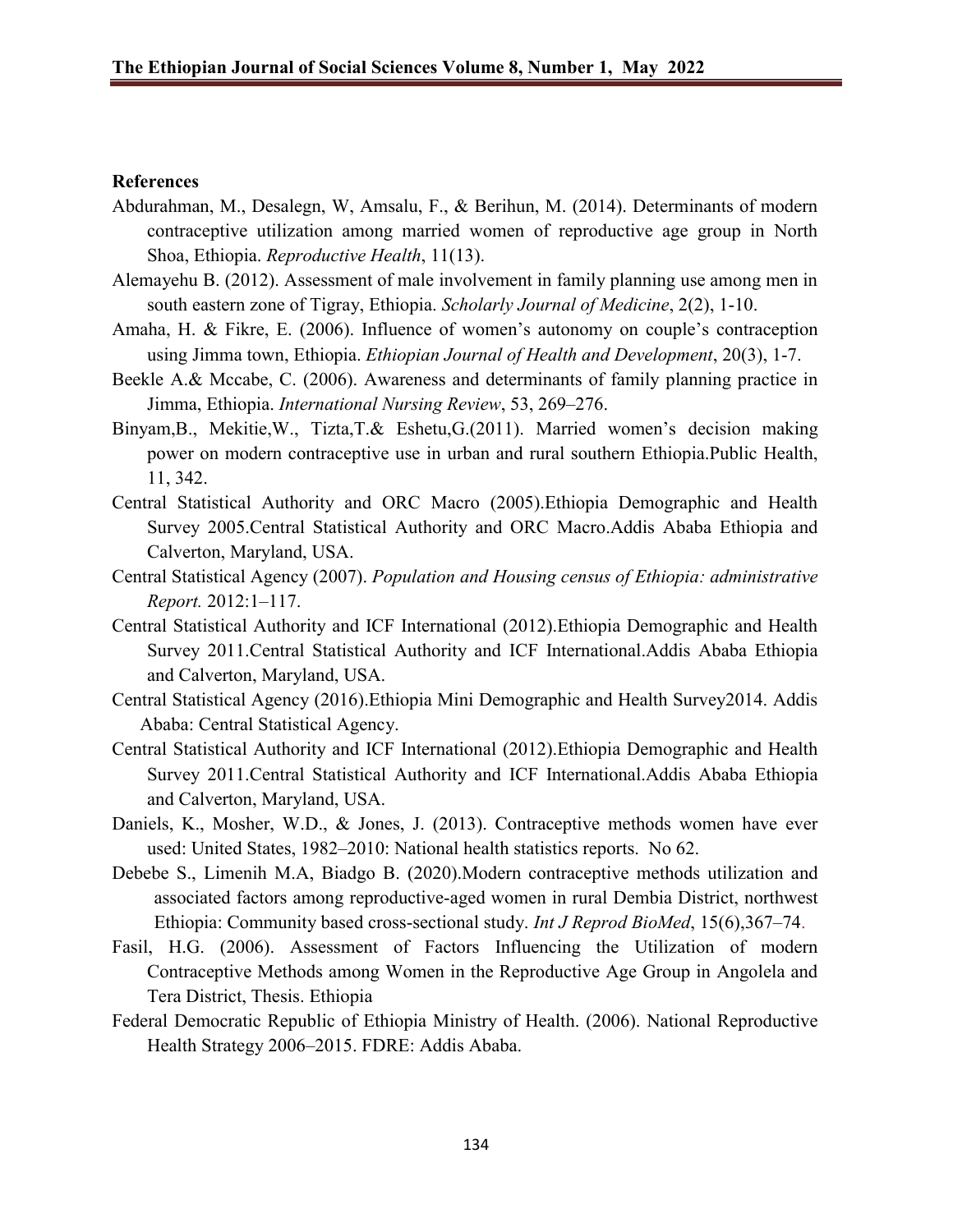- Feyisetan, B., & Ainsworth, M. (1994). Contraceptive Use and the Quality, Price and Availability of Family Planning in Nigeria. Living Standards Measurement Study Working Paper No. 108. World Bank, Washington DC.
- Getachew, M., Fikre, E., Gezahegn, T. & Agumasie, S. (2014). Prevalence and factors affecting use of long acting and permanent contraceptive methods in Jinka town, Ethiopia: a cross sectional study. *Pan African Medical Journal*, 18(98).
- Gribble, J. & Haffey, J. (2008).Reproductive health in Sub-Saharan Africa. Washington DC. Population Reference Bureau.
- Gizat, M., Alemayehu, L. & Besufekad, A. (2014).Assessments of patterns and determinants of contraceptive use among females of reproductive age in Kelala Town, Ethiopia. *The Experiment*, 22(1), 1503-1510.
- Hubacher,D,Trussell.J. (2015).A definition of modern contraceptive methods. *Contraception,*  $92(5)$ , 420–1.
- Kothari, C.R. (2004). Research methodology: methods & techniques 2nd Edition.New Delhi, India. New Age International (P) Limited.
- Lakew Y, Reda A, Tamene H, Benedict S, Deribe K.(2013). Geographical variation and factors influencing modern contraceptive use among married women in Ethiopia: evidence from a national population based survey. Reprod. *Health*, 10 (52).
- Mengistu, A. &Yilma, M. (2006).Improving the range of contraceptive choices in rural Ethiopia. *Ethiopian Journal of Health and Development*, 20(2), 74-79.
- Mussie, A., Kiday, H., Gebrezgabiher, B., Gebremedhin, G., Fitwi, T. Abadi, K. &Yemane, B. (2014). Married women's autonomy and associated factors on modern contraceptive use in Adwa Town, Ethiopia. *Science Journal of Public Health*, 2(4), 297-304.
- Nibret, A. (2010). Determinants of family planning practice in Ethiopia. A Master's Thesis Addis Ababa University, Statistics.
- Rahel, D. (2008). Factors influencing contraceptive method mix among married women of reproductive age group in rural East Hararge Zone. Addis Ababa University, M.A. Thesis.
- Sara, J. (1999). Male involvement in family planning: A review of selected program initiatives in Africa.
- Semere Sileshi Belda, Mekonnen Tegegn Haile, Abulie Takele Melku & Abdurehaman Kalu Tololu (2017). Modern contraceptive utilization and associated factors among married pastoralist women in Bale eco-region. *BMC Health Serv Res*, 17 (194), 1–12.
- Simeon, E. (2002). A Geographic study of factors affecting an adoption of family planning services: The case of Soddo ZuriaWoreda,Ethiopia . MA Thesis, Addis Ababa University, Department of Geography and Environmental Studies.
- Sundaram R. A., Vlassoff M., Bankole A., Remez L. & Gebrehiwot Y. (2010). Benefits of meeting the contraceptive needs of Ethiopian women.Issues in brief.
- Tamrat Shaweno & Zerihun Kura (2020). Determinants of modern contraceptive use among sexually active men in Ethiopia;using EDHS 2016 national survey. *Contraception and Reproductive Medicine, 5(5).*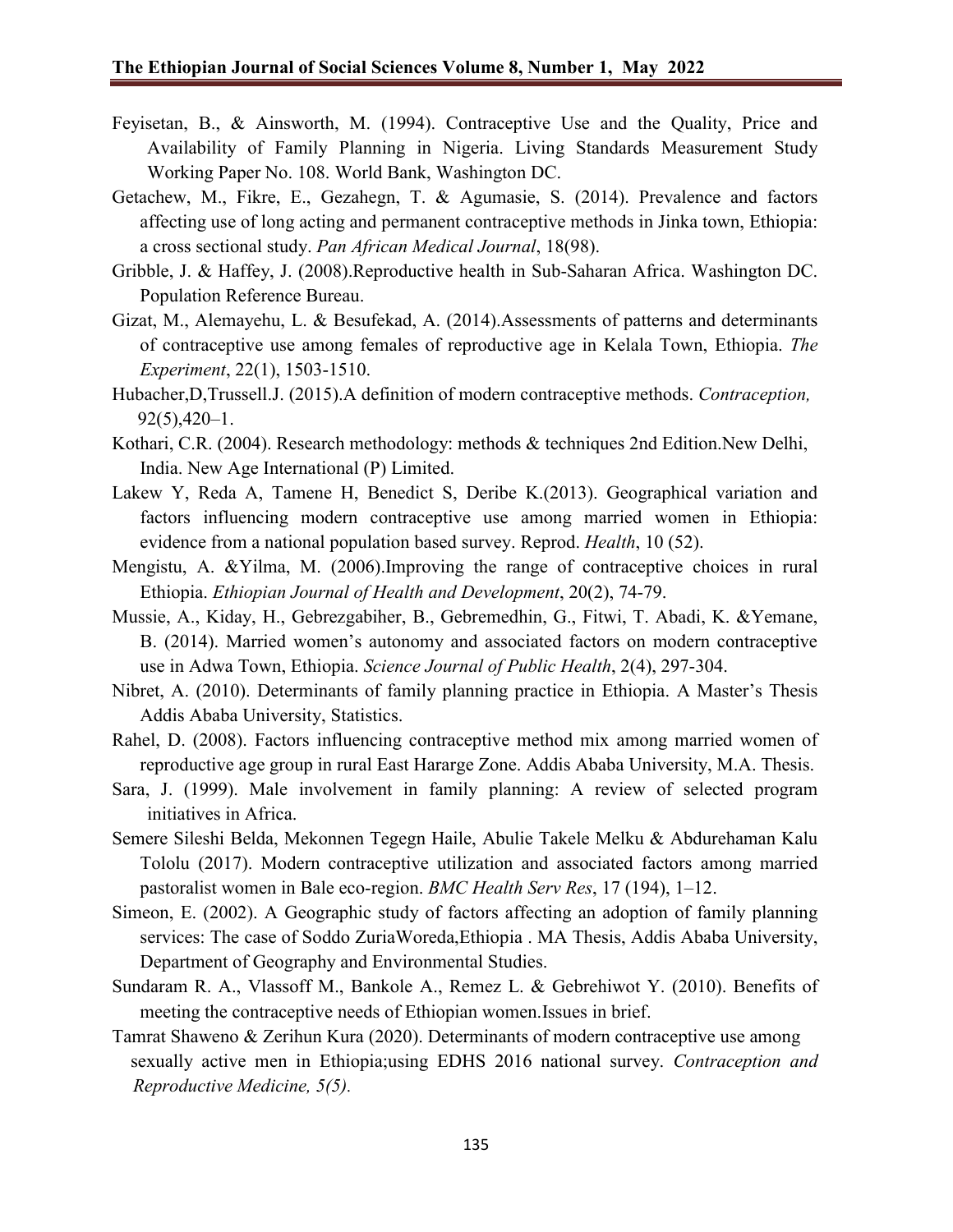- Tilahun, F. (2013). Multilevel modeling of modern contraceptive use among rural and urban population of Ethiopia. *American Journal of Mathematics and Statistics*, 3(1):1-16.
- Tiziana, L., Matthews, Z. & Zuanaa, G. (2003). Impact and determinants of Sex Preference in Nepal. *International Family Planning Perspectives*, 9(2): 69-75
- UNPFA.(2010). Nigeria family planning analysis: Selected demographic and socioeconomic variables. Lagos.
- UNFPA (2012). A decade of change in contraceptive use in Ethiopia: In-depth analysis of the EDHS United Nations (2014). The World Population Situation in 2014: A Concise Report. United Nations: New York.
- UNFPA (2017).Audit of the UNFPA country office in Ethiopia. 2000-2011. UNFPA: Addis Ababa.

Vlugt, V. D. (2018) . Contraceptives Knowledge file Index.

- Wondimu, A., Habtamu, T., Roman, G. & Tesfayi, G. (2013).Trends and determinants of unmet need for family planning and options, Ethiopia. Further analysis of the 2000, 2005 and 2011 demographic and health surveys. Reports no. 81.Calverton, Maryland.
- Wubegzier, M. & Alemayehu, W. (2011).Determinants of low family planning use and high unmet need in Butajira District, Ethiopia. *Reproductive Health*, 8(37), 1-10.

| Covariates                 | B       | S.E.(B) | Wald    | df             | p-value | Exp(B) |
|----------------------------|---------|---------|---------|----------------|---------|--------|
| Age of women               |         |         | 102.841 | 5              | $.000*$ |        |
| $15-19$                    | $-.325$ | .197    | 2.708   | 1              | 0.100   | .723   |
| 20-24                      | .845    | .107    | 62.255  | 1              | $.000*$ | 2.327  |
| 25-29                      | .047    | .137    | .120    | 1              | .729    | .954   |
| 30-34                      | .125    | .057    | 4.752   | 1              | $.029*$ | 1.133  |
| 35-39                      | $-.993$ | .449    | 4.886   | 1              | $.027*$ | .370   |
| $40-44$ (ref.)             |         |         |         |                |         | 1.000  |
| <b>Education Status of</b> |         |         | 37.477  | $\overline{4}$ | $.000*$ |        |
| women                      |         |         |         |                |         |        |
| Illiterate                 | $-717$  | .252    | 8.075   | 1              | $.004*$ | .488   |
| Read and write             | $-.698$ | .360    | 3.761   | 1              | .052    | .498   |
| Elementary                 | .694    | .251    | 7.643   | 1              | $.006*$ | 2.002  |
| Secondary and              |         |         |         |                |         | 1.000  |
| higher(ref.)               |         |         |         |                |         |        |
| <b>Number of Living</b>    |         |         |         |                |         |        |
| <b>Children</b>            |         |         |         |                |         |        |
| N <sub>o</sub>             |         | .424    | 35.475  | 1              | $.000*$ | .080   |
| Yes(ref.)                  | 2.526   |         |         |                |         | 1.000  |
| <b>Knowledge of women</b>  |         |         |         |                |         |        |

Appendix.1.Odds Ratio predicting using modern contraceptive methods among different variables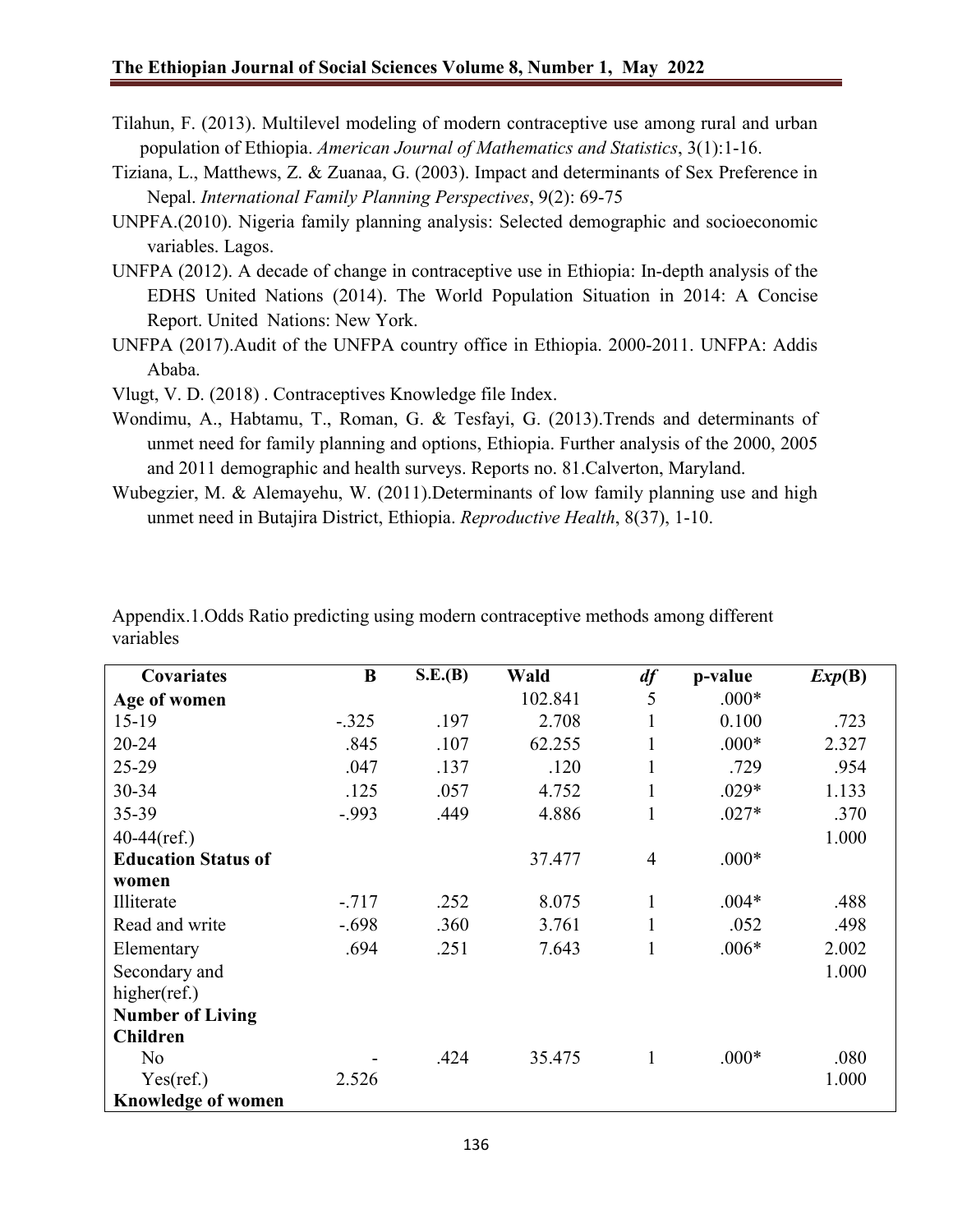| on MCM                     |         |      |        |              |         |       |
|----------------------------|---------|------|--------|--------------|---------|-------|
| No                         |         | .773 | 19.660 | $\mathbf{1}$ | $.000*$ | .032  |
| Yes(ref.)                  | 3.427   |      |        |              |         | 1.000 |
| <b>Orthodox Religion</b>   |         |      |        |              |         |       |
| influence on MCM           |         |      |        |              |         |       |
| N <sub>o</sub>             | $-.729$ | .354 | 4.250  | $\mathbf{1}$ | $.039*$ | .482  |
| Yes(ref.)                  |         |      |        |              |         | 1.000 |
| <b>Attitude of</b>         |         |      |        |              |         |       |
| respondents                |         |      |        |              |         |       |
| Thinking using MCM as      |         |      |        |              |         |       |
| committing sin             |         |      |        |              |         |       |
| No                         | $-.680$ | .351 | 3.744  | $\mathbf{1}$ | $.053*$ | .507  |
| Yes(ref.)                  |         |      |        |              |         | 1.000 |
| Inclination to know        |         |      |        |              |         |       |
| about MCM                  |         |      |        |              |         |       |
| N <sub>o</sub>             |         | .787 | 15.839 | $\mathbf{1}$ | $.000*$ | .044  |
| Yes(ref.)                  | 3.131   |      |        |              |         | 1.000 |
| Need to discuss on         |         |      |        |              |         |       |
| <b>MCM</b>                 |         | .787 | 15.839 | $\mathbf{1}$ | $.000*$ | .044  |
| N <sub>o</sub>             | 3.131   |      |        |              |         | 1.000 |
| Yes(ref.)                  |         |      |        |              |         |       |
| <b>Husbands' Influence</b> |         |      |        |              |         |       |
| Discussion with            |         |      |        |              |         |       |
| husbands on FP             |         |      |        |              |         |       |
| No                         |         | .596 | 5.318  | $\mathbf{1}$ | $.021*$ | .254  |
| Yes(ref.)                  | 1.372   |      |        |              |         | 1.000 |
| Discussion with            |         |      |        |              |         |       |
| husbands on MCM            |         |      |        |              |         |       |
| No                         |         | .603 | 5.135  | $\mathbf{1}$ | $0.23*$ | .255  |
| Yes(ref.)                  | 1.367   |      |        |              |         | 1.000 |
| Discussion with            |         |      |        |              |         |       |
| husbands on Number of      |         |      |        |              |         |       |
| Children                   |         |      |        |              |         |       |
| No                         |         | .543 | 7.245  | $\mathbf{1}$ | $.007*$ | .232  |
| Yes(ref.)                  | 1.462   |      |        |              |         | 1.000 |
| Husbands opposition on     |         |      |        |              |         |       |
| <b>MCM</b>                 |         |      |        |              |         |       |
| N <sub>o</sub>             | 1.049   | .478 | 4.813  | $\mathbf{1}$ | $.028*$ | 2.856 |
| Yes(ref.)                  |         |      |        |              |         | 1.000 |
| <b>Influence of Income</b> |         |      |        |              |         |       |
| N <sub>o</sub>             | 3.148   | .596 | 27.859 | $\mathbf{1}$ | $.000*$ | 0.43  |
| Yes(ref.)                  |         |      |        |              |         | 1.000 |
| <b>Influence of sex</b>    |         |      |        |              |         |       |
| preference                 |         |      |        |              |         |       |
| N <sub>o</sub>             | 1.850   | .535 | 11.945 | $\mathbf{1}$ | $.001*$ | 6.362 |
| Yes(ref.)                  |         |      |        |              |         | 1.000 |
|                            |         |      |        |              |         |       |

## **The Ethiopian Journal of Social Sciences Volume 8, Number 1, May 2022**